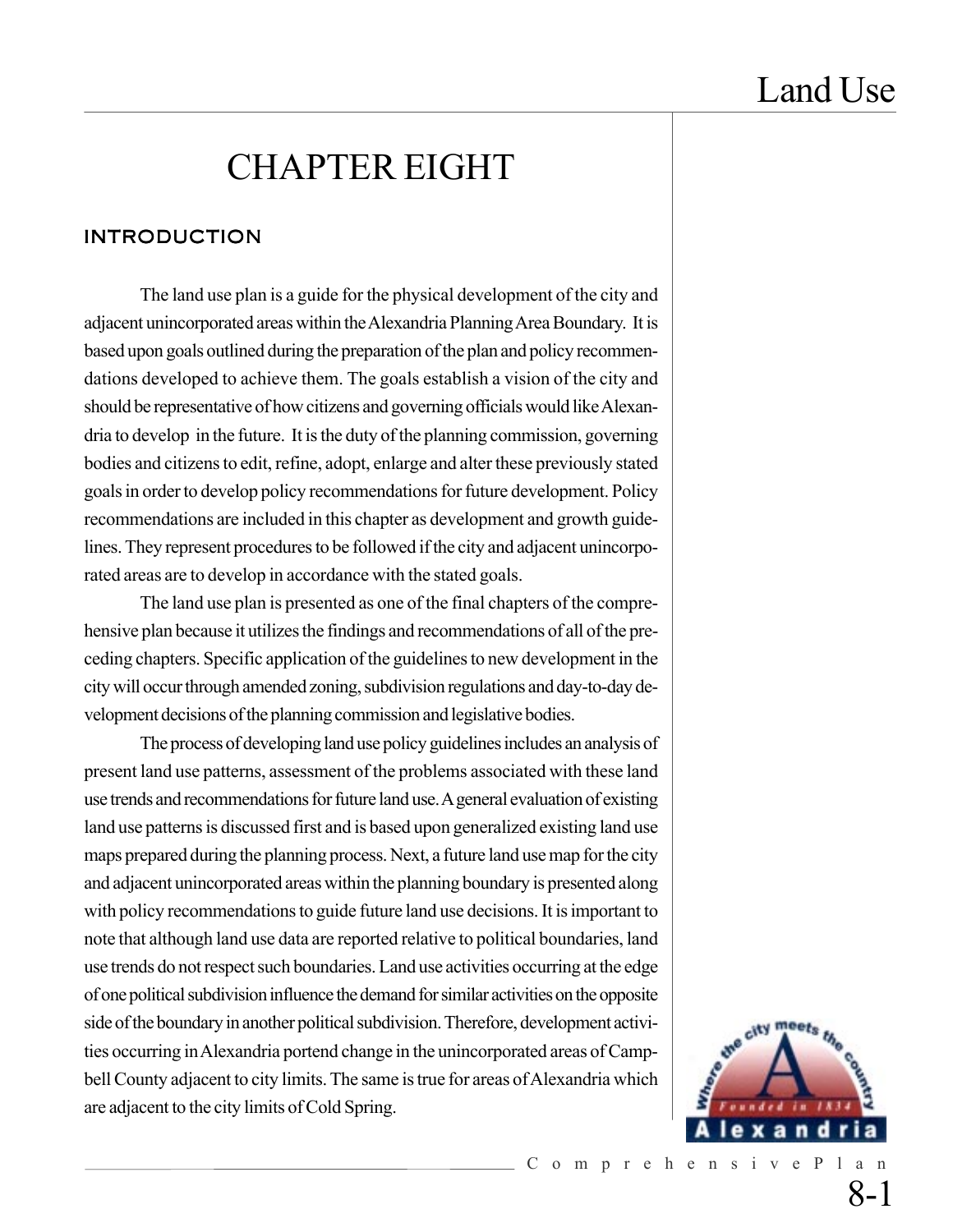Before developing a plan for future land use, it is necessary to understand existing land use patterns, trends and relationships as well as problem areas. This will be the basis from which recommendations for future land use are developed. Overall settlement patterns will be summarized, followed by a discussion of the existing land use patterns of the Alexandria planning area. For both the existing and future land use discussions, general land use classifications described in the following paragraphs shall be applied.

### LAND USE CATEGORIES

*RESIDENTIAL LAND USES-*Existing residential land uses are grouped into three categories: low density, medium density and high density. Low density residential includes newer single family development on lots larger than the smaller traditional lots developed within the city. The medium density residential category typically accounts for subdivisions and single family dwellings developed on smaller lots. This category may also include small concentrations of duplex development. High density residential includes large duplex developments, multi-family units and mobile home parks. It is important to note that large lot rural estate development, typically associated with agricultural operations, is typically accounted for under agricultural and open space land uses **but has been included as part of the 1 du/ acre and under land use category due to the urban nature of the planning area.**

Future land use designations for residential land uses are much more specific and are categorized by density. It is important to note that residential densities referred to herein are "net residential densities", meaning exclusive of land to be used for streets and alley rights-of-way and other non-residential uses (i.e. land for schools, parks, utilities, etc.). It is not the intention of this plan to automatically allow development to occur at the upper end of the density ranges. Rather, the density of development should be determined by the residential development policies in the future land use section of this plan. It is also important to note that the land use categories used in this plan are purposefully broad. The density ranges for residential development are intended to communicate that proposed development within each density range must also be consistent with the planning commission's goals and objectives, residential development policies and appropriately served with adequate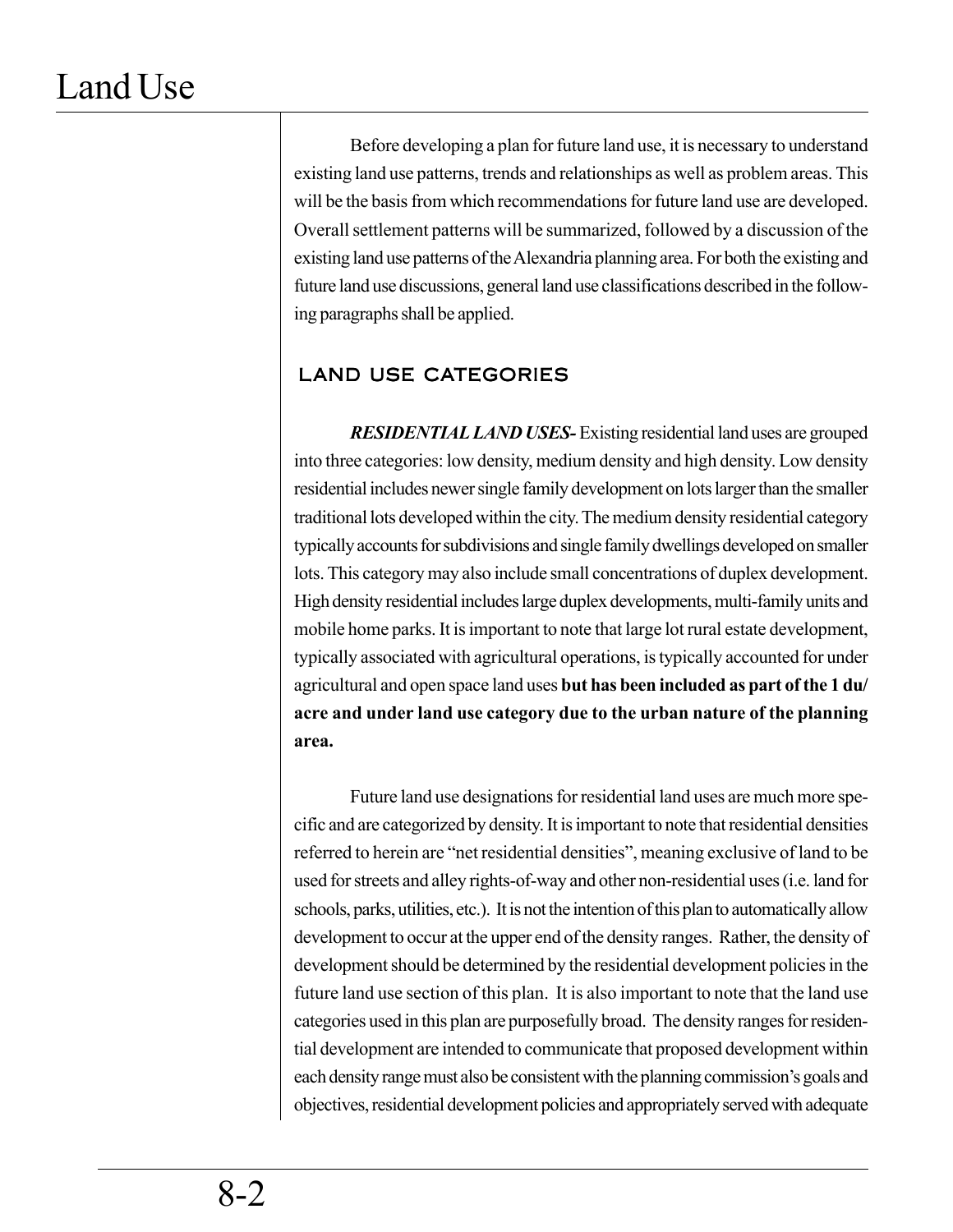infrastructure. The specific listing of uses permitted and their densities in residential districts are determined by the Alexandria Planning Commission and City Council in the adopted Zoning Ordinance.

The following discussion of residential land use is described in terms of density ranges.

#### **1.0 Dwelling Units Per Net Acre & Under**

Land designated in this category is generally located on the perimeter of the planning area where less dense development is desirable due to topographic conditions and/ or where extension of water and sewer lines are not expected during the planning period. This category was also used to locate areas appropriate for larger lot rural residential development and includes some agricultural operations. Some of the residences in this category are within sewered subdivisions while the majority are concentrated along county or state roadways. Examples of this type of development occur along Lickert and Jerry Wright Road in the southern portion of the planning area. Specific subdivisions in this category include Maple Valley and Saddle Ridge Subdivisions.

#### **1.1 to 2.0 Dwelling Units Per Net Acre**

Land designated in this category typically refers to areas of newer larger lot residential development within subdivisions or undeveloped land adjacent to these larger lot neighborhoods. Undeveloped land within this category is so designated in order to preserve the character of existing residential developments or because the topography is limiting to intensive, higher density residential uses. Land within this designation are located in areas with adequate infrastructure or where infrastructure is anticipated to be extended or improved within the planning period.

#### **2.1 to 4.0 Dwelling Units Per Acre**

Land designated in this category includes the majority of the residential land use in the planning area. Generally, this density and higher density land uses, indicate areas where growth during the planning period is expected to be concentrated and where the extension of services and facilities are expected to be extended or improved to support this growth. An example of this density is Walnut Park subdivision.

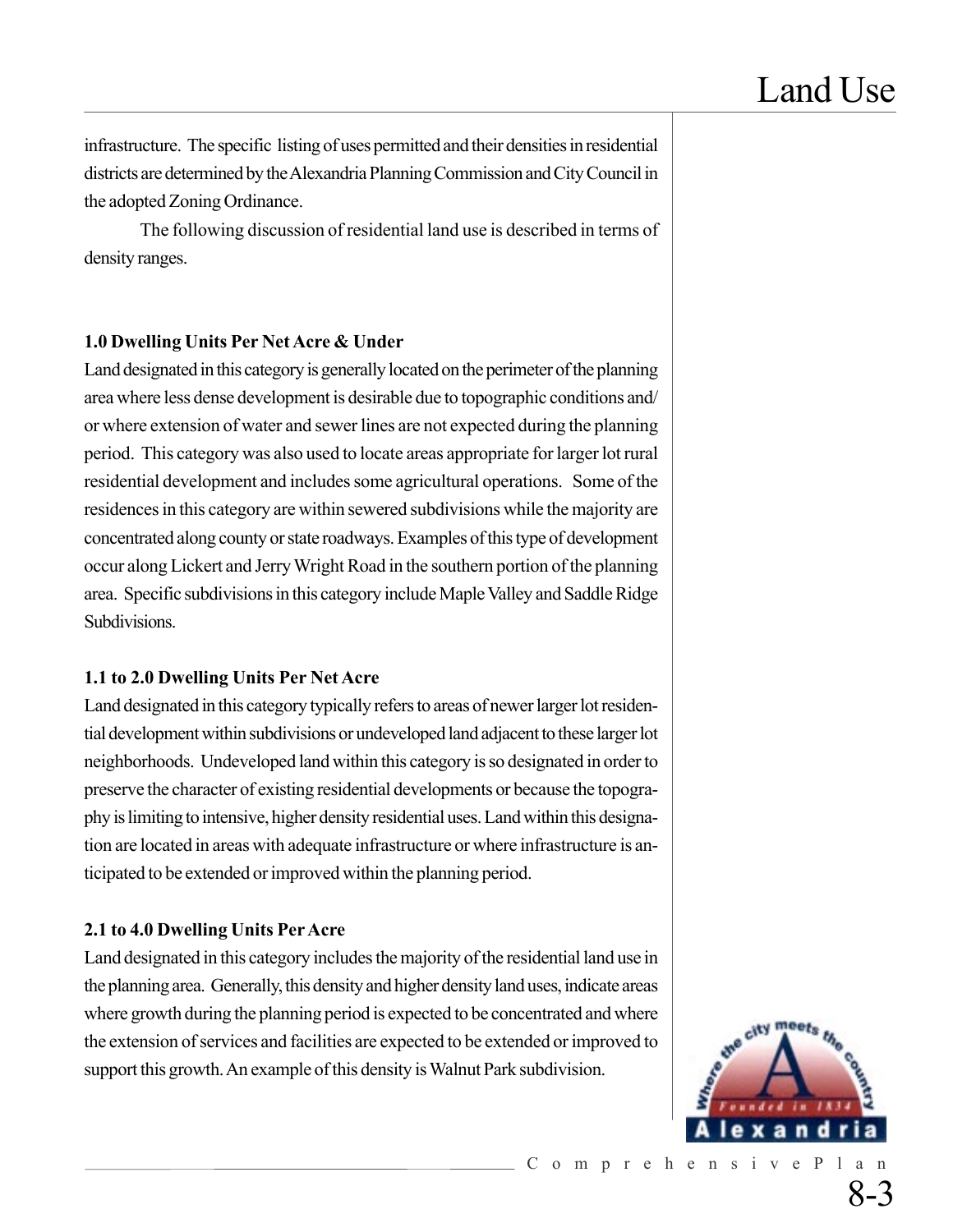### **4.1 to 5.0 Dwelling Units Per Acre**

This category was created in order to facilitate higher density single family residential development that conforms to the development policies of the overall comprehensive plan. Typically, residential land uses within this density serve as a buffer between higher density land uses and/or non-residential land uses and lower density residential land uses. Examples of this density of development are Whispering Woods Subdivision, Brookwood Subdivision and some of the older subdivisions along Panorama Drive, Meadow Lane, Sunset Drive, etc.

#### **5.1 to 14.0 Dwelling Units Per Acre**

Land designated within this category is similar to the density of  $(4.1 \text{ to } 5.0 \text{ d.u.}/p.a.)$ as described in the previous land use designation. The purpose of this classification is to facilitate well-placed concentrations of multi-family housing within the planning area which has available all infrastructure necessary to support the development. Typically, these higher residential land uses serve as a buffer between commercial or public institutional uses and lower density residential land. An example of land use in this category is currently being developed on Poplar Ridge Road.

*GENERAL COMMERCIAL LAND USES*- All existing commercial land uses fall into this category and are described as follows:

*Retail commercial land use* consists of those types of establishments, their attendant buildings and lot areas which are used in the retail sale of merchandise for personal, household or farm consumption and the rendering of services which are incidental to that sale.

*Office commercial land use* is comprised of those types of establishments, their attendant buildings, and lot areas which contain businesses primarily engaged in rendering financial, insurance real estate and specialized professional services. Examples are banking establishments, real estate offices, law offices and similar land uses.

*Service commercial land uses* generally consist of those types of establishments, their attendant buildings and lot areas which contain businesses primarily engaged in the rendering of all personal business, repair and amusement services not otherwise included in the office category and not involving the sale of specific merchandise (except incidentally). Examples are barber and beauty shops, dry cleaning establishments, appliance repair shops and commercial amusement services.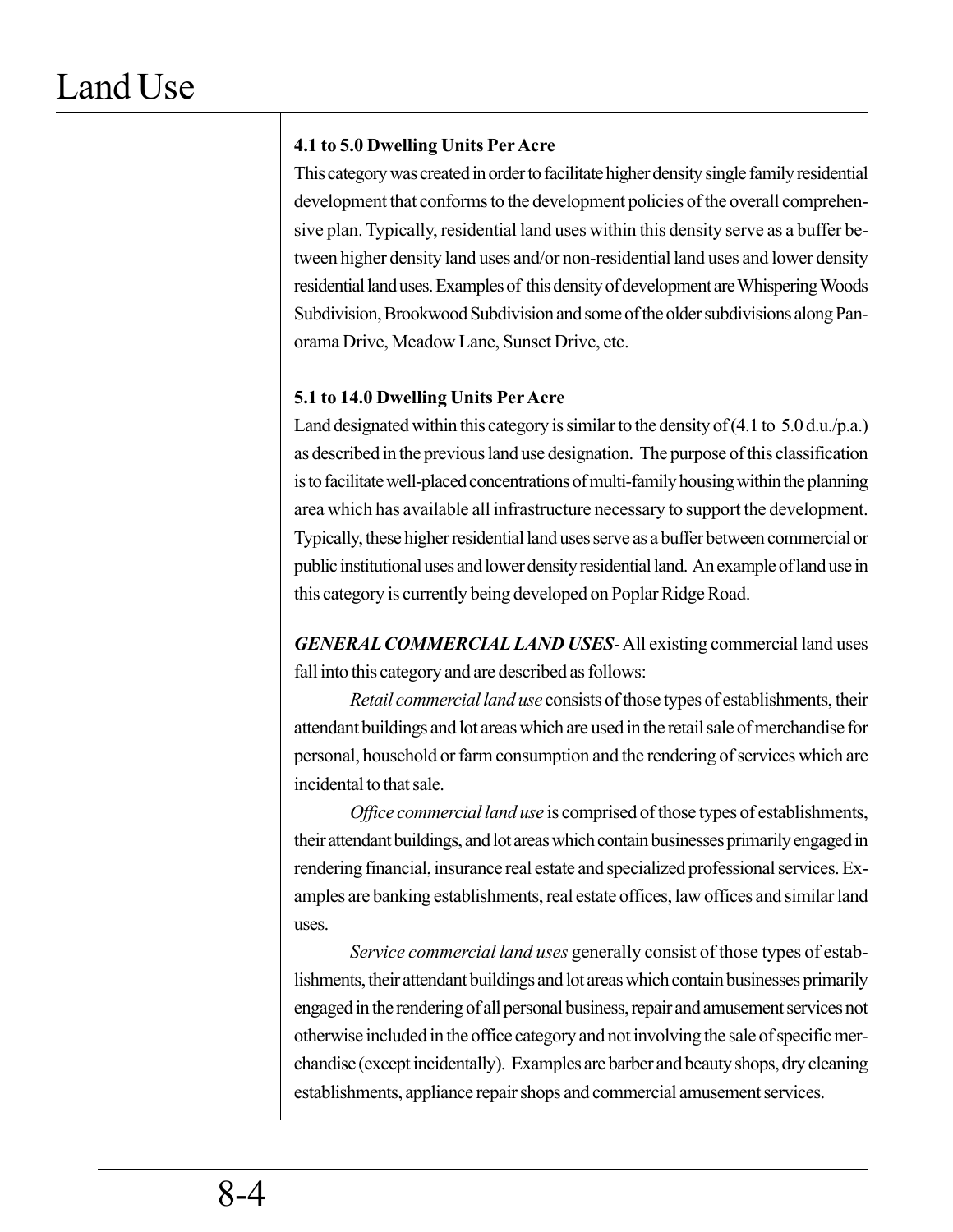*Wholesale commercial land use* generally consists of those types of establishments, their attendant buildings and lot areas which contain businesses primarily engaged in the selling of merchandise in large quantities to retail commercial operations; to industrial or professional users; or to other wholesalers or acting agents in buying merchandise for or selling merchandise to such users.

*NEIGHBORHOOD SHOPPING CENTERS-* The purpose of this land use classification is to identify existing shopping centers as well designate areas that would be suitable for this type of large scale commercial development. Areas within this designation must have appropriate access to major transportation routes and utilities. An example of this type of development is Village Green Shopping Center.

*INDUSTRIAL LAND USES-* An industrial land use is that type of establishment, its attendant buildings and lot area which is primarily engaged in the mechanical or chemical transformation of organic or inorganic substances into new products whether the products are sold back into the manufacturing process or sold wholesale or retail. Uses primarily engaged in the warehousing storage of commodities and landfilling, recycling and other primary waste handling facilities are also included in the industrial classification.

*PUBLIC/INSTITUTIONAL/RECREATIONAL LAND USES-*Public and semi-public land uses are defined here to include three (3) categories of uses: (1) all enterprises engaged in providing transportation services, communication services or utilities; (2) public buildings and lands, including government buildings, public schools and public park and recreational facilities; (3) semi-public land uses that serve the public but are not government owned, including churches, private schools, hospitals, cemeteries, charitable and social service organizations. Semi-public uses are typically scattered throughout the city and planning area.

*AGRICULTURAL AND OPEN SPACE LAND USES-* All land which is used agriculturally (including residential structures) or is undeveloped is included in this category and is shown as part of the "1.0 DU/AC and under category" on the land use map. Within the city, there are not many areas devoted to active or inactive agricultural uses. The majority of land used for agricultural purposes is located outside of city limits or beyond the planning area boundary. For this reason, most areas

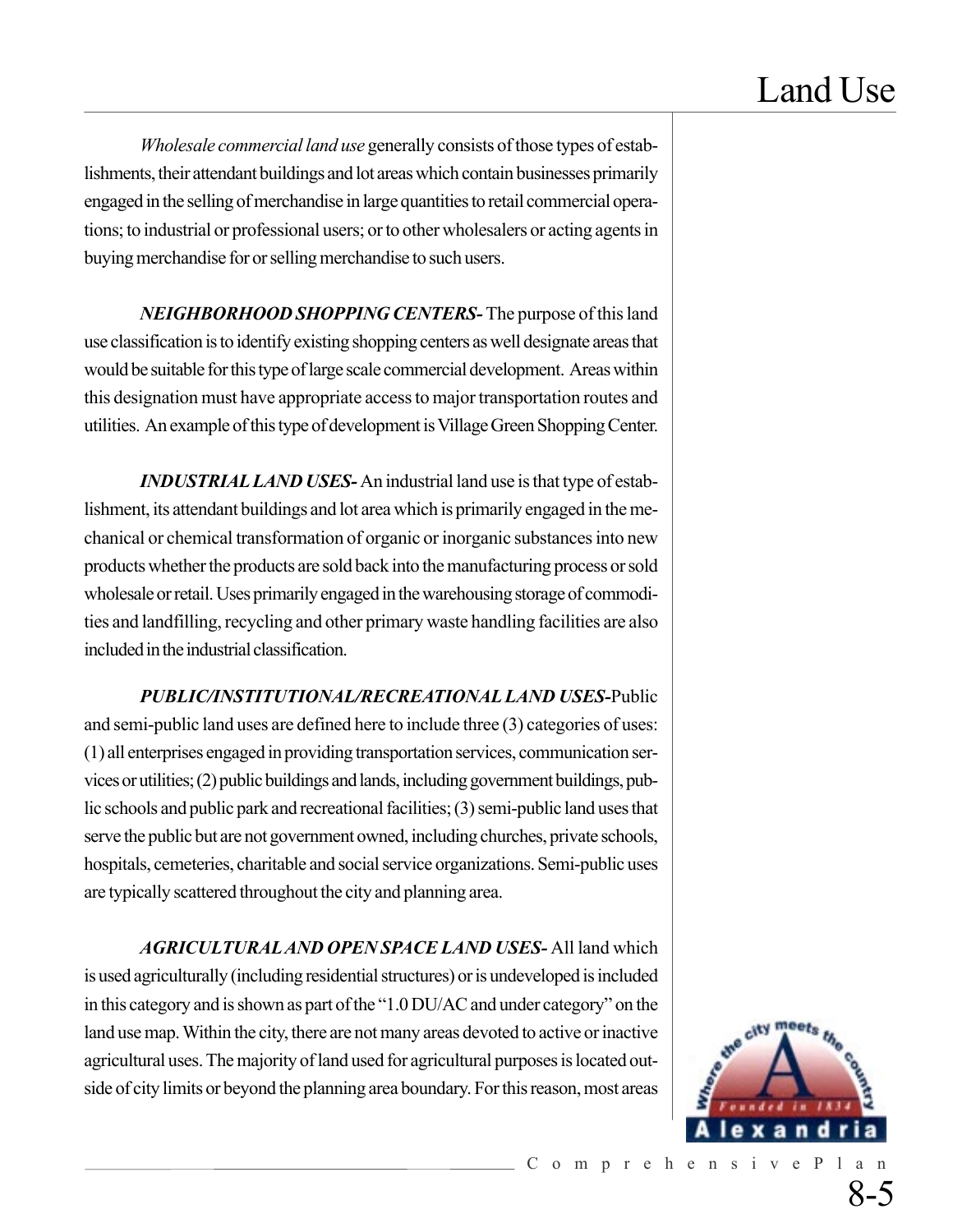in city limits under this classification are typically conservation areas or sites which are not suitable for development due to environmental constraints (i.e. areas with extreme slopes). These lands are not well suited to urban-type development, though potential uses for these lands may include passive recreation or very large lot single family or estate development. **It is important to note that there are two (2) large concentrations of Agricultural Districts located west and south of the Alexandria Planning Area. KRS Chapter 292 permits the establishment of these districts by a landowner or group for designation by the local conservation district, provided that a minimum of 250 contiguous acres of land are available. These areas should be preserved and protected.**

### CAMPBELL COUNTY EXISTING LAND USE

Although, the majority of Campbell County is outside of the planning area boundary, it is necessary to briefly analyze the county's existing land use pattern in order to accurately anticipate future land use trends within the planning area. The land use of Campbell County is structured by the Ohio River, the location of its fifteen (15) incorporated cities, small unincorporated areas, the transportation network and topography. The cities of Campbell County are typically older and well established. In fact, most of the cities began in the early 1800's. The river communities are the county's oldest settlements and date close to the pioneer era. The river cities typically experienced growth in conjunction with Cincinnati's growth. Other cities within the county are more suburban in nature and developed along U.S. 27, the primary north-south route through Campbell County. In general, the river cities experienced early growth and sustained population into the 1980's. Recent trends and population estimates show the declining population of the northern most river cities (as commercial land uses expand), while the suburban cities are experiencing extreme population growth due to their location, quick access to major transportation routes, and suburban residential nature.

The majority of commercial, industrial and high density residential development is located in the northern most Campbell County cities of Dayton, Bellevue, Newport and Woodlawn. Cities closer to the 1-275 intersections, I-471 and the "AA" Highway (Southgate, Wilder, Highland Heights, Cold Spring and Alexandria) have experienced more single-family residential construction and strip commercial development. Strip commercial areas extend along U.S. 27 and have created traffic congestion along this route. Northern Kentucky University is also located along this corridor in Highland Heights.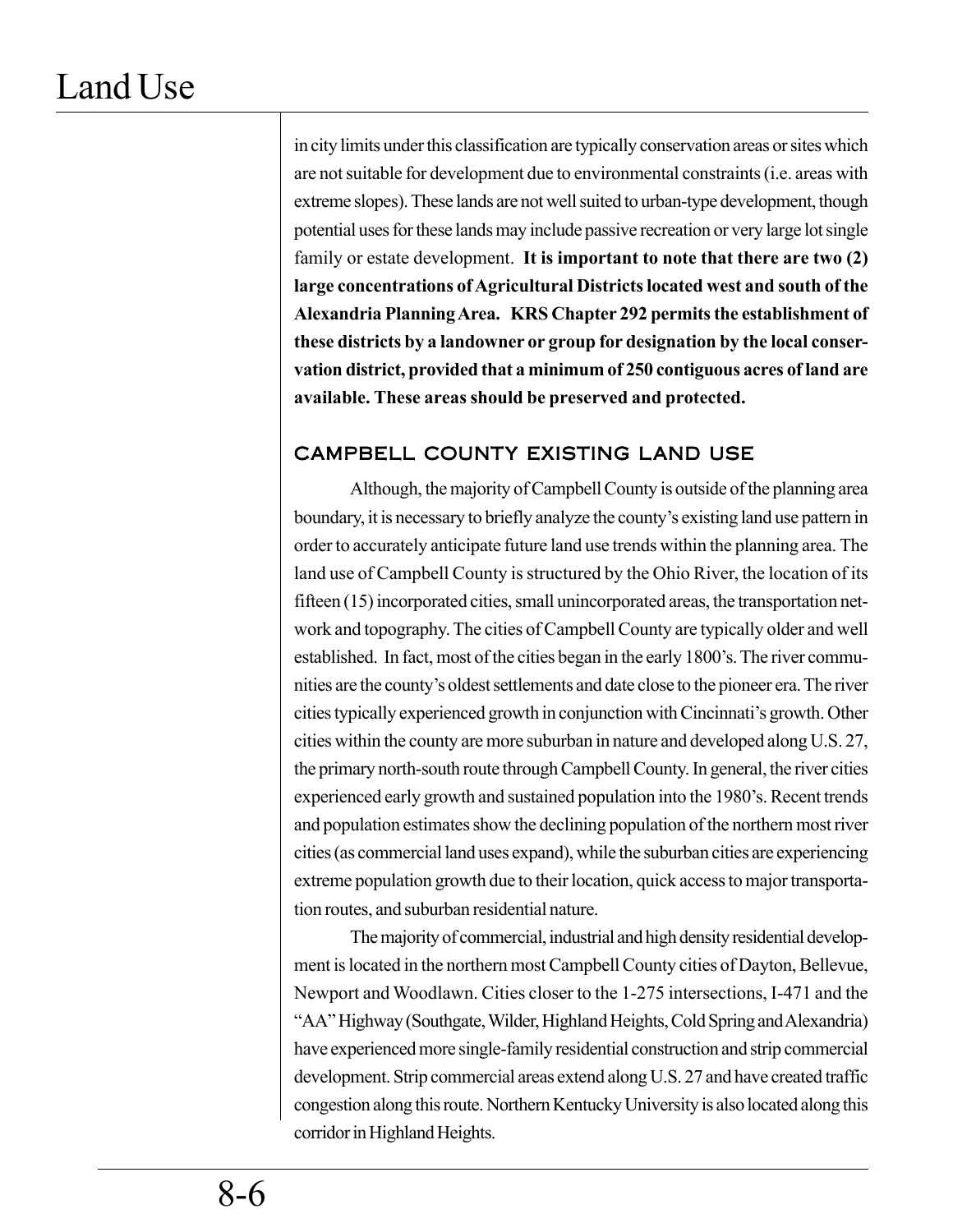The smaller river cities along the eastern portion of Campbell County (Melbourne, California and Mentor) experience fluctuations in population growth. In addition to the smaller incorporated areas, the southern and eastern sections of Campbell County have several small unincorporated communities. The most notable unincorporated communities are: Aspen Grove, Brent, Camp Springs, Carthage, Claryville, Flagg Springs, Grants Lick, Gubser's Mill, Oneonta, Persimmon Grove and Ross. These communities are often older crossroad areas with minimal development such as one or two stores, a church and/or cemetery, and/or a small concentration of single family residential structures. However, the small communities of Claryville and Ross contain mobile home parks.

South of the City of Alexandria and its planning boundary, the county continues to remain rural residential and agricultural in nature. Some changes of agricultural land have occurred with the development of low density residential areas adjacent to city limits. This type of limited residential development has occurred along county roads.

#### ALEXANDRIA EXISTING LAND USE

Alexandria, the third largest city and one of two county seats, is located in central Campbell County. Settlers began arriving in Alexandria in the 1790's although the city was not incorporated until February 22, 1834. Frank Spillman laid out lots for the development of Alexandria in 1818 but a city plat was not filed until two months after incorporation. The plat laid out four streets: Washington, Jefferson, Main and Fayette. All but Fayette still exist. In 1840, Alexandria, being a half-mile west of the county center was named the county seat. Historically, Alexandria has been a farming community but in recent times expanded with the completion of the "AA" Highway. Most of the growth of the city prior to the development of the "AA" Highway was single family residential in nature. As the population of the city continues to grow, single family residential development and services to support this type of development have continued. One of the most significant changes to Alexandria's land use pattern was the Village Green Shopping Center which opened in 1993. Notable changes in the land use pattern since the last comprehensive plan include more intensive commercial developments just north of city limits (Cold Spring Crossing) and along U.S. 27. In addition, there have been several new low density subdivisions just beyond city limits on Williams Road and Roth Farm Lane. Public/ Institutional uses are currently situated in the center of the city in and adjacent to the

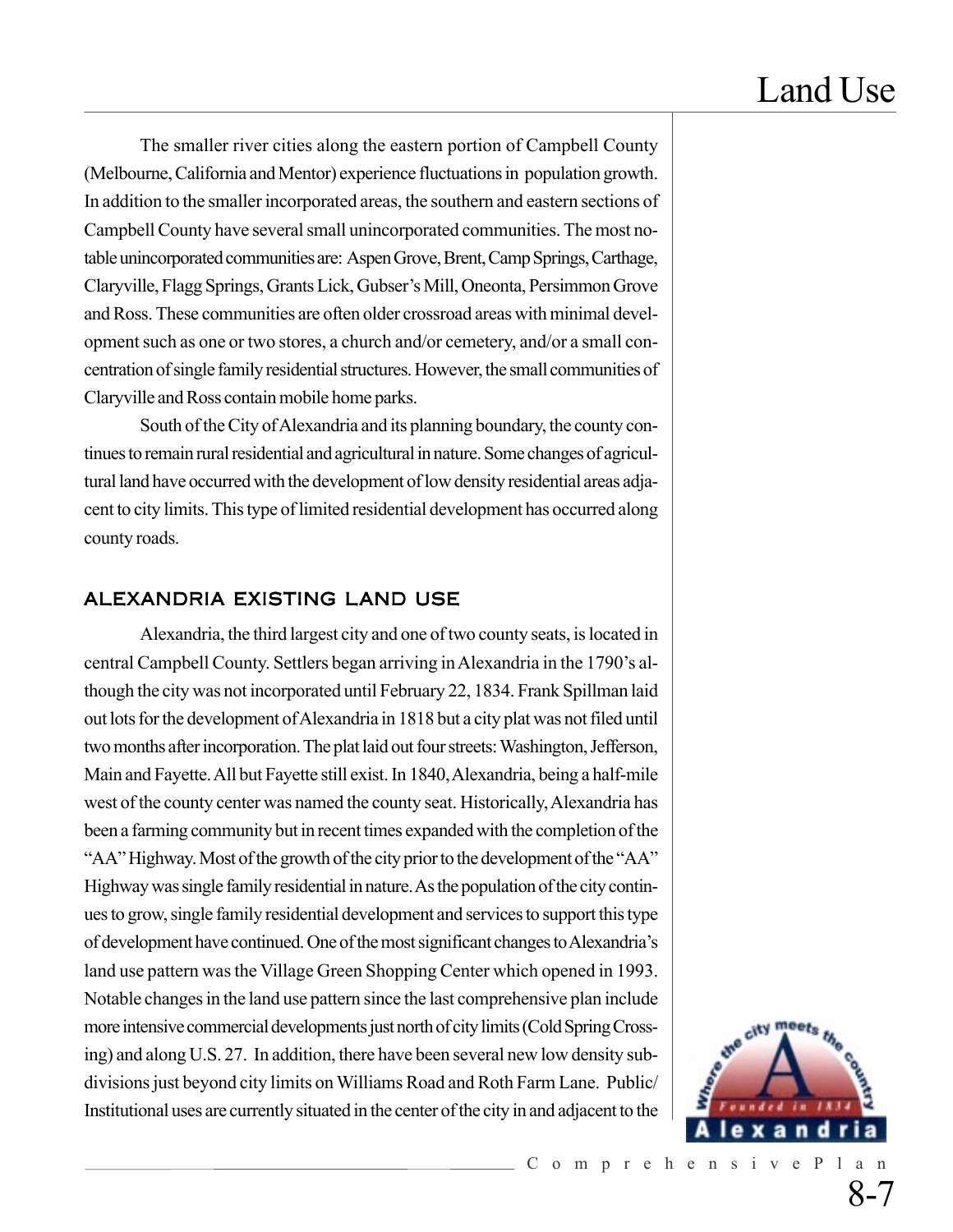Old Town District. There are currently no industrial developments within city limits.

*AGRICULTURAL USE & OPEN SPACE***-**There are very few scattered areas of agricultural use within the city limits. The majority of agricultural parcels are located along existing roadways leading out of city limits. In general, these areas can be found along Four Mile Road, KY 2924, Gilbert Ridge Road, Grandview Road, KY 547, Jerry Wright Road and along the southern portion of the Alexandria planning area along U.S. 27. Some of the agricultural parcels within city limits are typically remnants of residential or commercial development.

The majority of open space within city limits are those areas which remain undeveloped due to the environmental constraints of excessively steep slopes. Although steep slopes in these areas limit development, the views and vistas created by this type of topography allow for scenic residential development and provide a valuable resource for the maintenance of the city's rural character.

*RESIDENTIAL LAND USES-* The firstresidential development within the City of Alexandria occurred near the city's civic and commercial core along the earliest established streets of Washington, Jefferson, Fayette and Main. Residences concentrated along the existing streets were developed in this area in order to provide quick and easy access to available goods and services. As more intensive commercial development occurred within the Old Town area, some residences and mixed uses were converted to businesses. As city services became more widely available and transportation routes were improved, residential development expanded toward the city boundaries. Today, the majority of new subdivision development has occurred in the eastern and southern portions of the city. Within the planning boundary, newer residential areas developed since the last comprehensive plan include: West Hill and Roth Farm Subdivisions and the continued extension of Brookwood Subdivision off of KY 10. In addition, a limited amount of single family residential development has occurred just beyond city limits along county roadways in the southern most half of the planning area. High density residential development mostly consists of small concentrations of multi-family units in or around the city's central business district. The largest concentration of multi-family dwellings is currently being constructed on Poplar Ridge Road. The only other type of high density housing located within the planning area are mobile home parks. Two of the three parks are located within city limits. The first mobile home park is located at the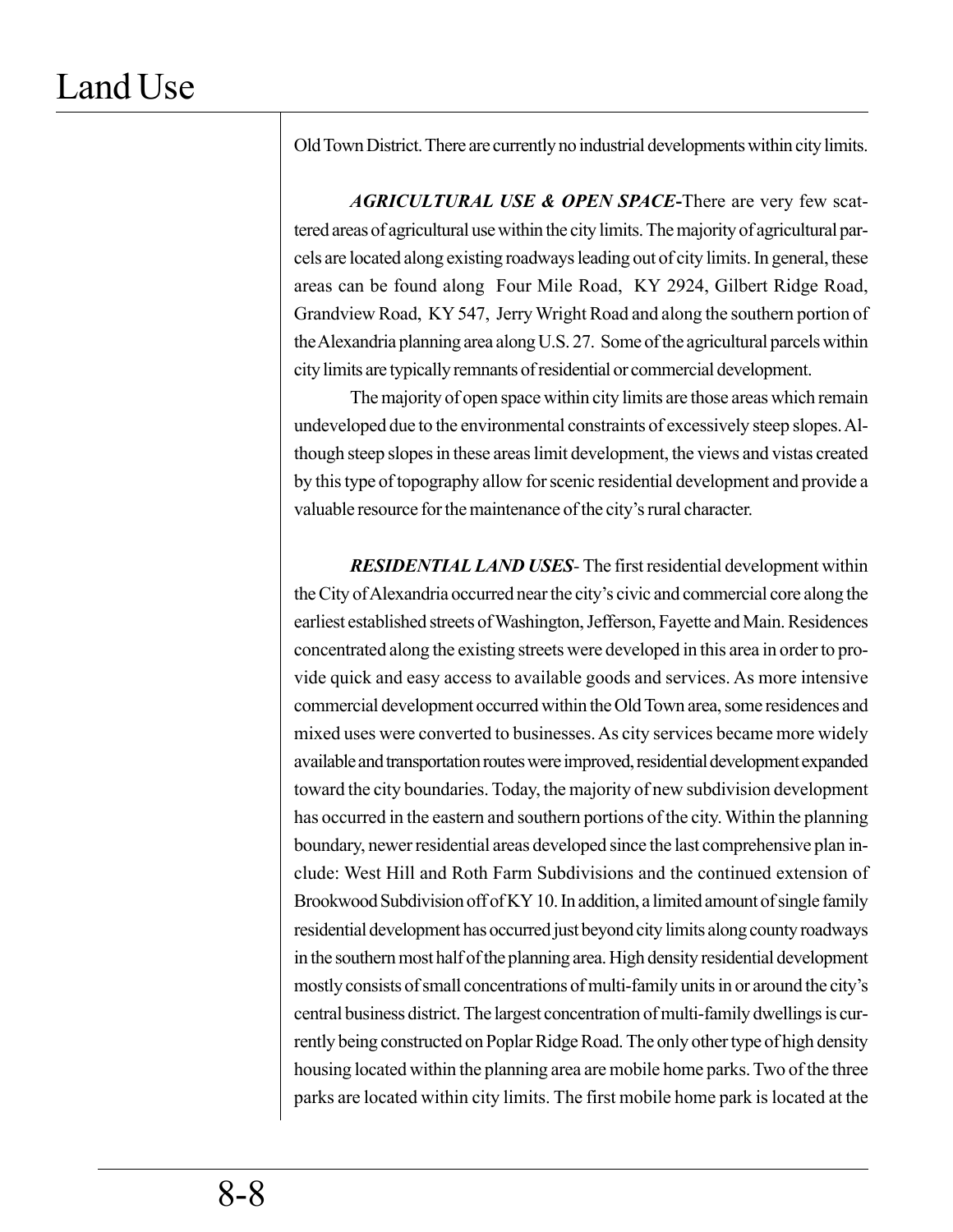northern most city limits along Frank Drive with the second being located on Helen Drive. Both of the mobile home parks are not visible to the motoring public as they are either screened by the steep topography or are situated behind commercial and residential development on U.S. 27. The third mobile home park within Alexandria's planning area, is located to the southwest of city limits off of KY 915. This mobile home park is the largest in the planning area and is completely visible along KY 915.

*COMMERCIAL LAND USES-*Commercial development of Alexandria began within the historic central business district known as Old Town. Some of the first structures located in this area were the courthouse and jail. Today, uses located within Old Town include the county courthouse, churches, offices, small stores, specialty shops and older (some historic) single family residential structures. However, in recent years the majority of commercial development has occurred outside of Old Town along the U.S. 27 corridor. This development has occurred because of the recent improvements to U.S. 27, development of the "AA" Highway, and continued commercial sprawl from Cold Spring. In addition, there is a lack of available land and parking opportunities for businesses located within the Old Town area. Commercial development along the entire length of U.S. 27 corridor (within the city's planning area) is mostly characterized as strip commercial. It is important to note that development along this corridor without the use of frontage roads and other access management techniques has resulted in a highly congested area and facilitates numerous traffic accidents.

The majority of development along U.S. 27 includes gas stations, fast food restaurants, banks, car dealerships, grocery stores and retail shops. Some residences along the U.S. 27 strip commercial route have been replaced or converted to commercial uses, office space or home businesses. In addition to strip development along this corridor are several small shopping centers, the largest being Village Green Shopping Center, (opened in 1993) which contains a Wal-Mart, the post office and several smaller retail stores.

*PUBLIC, INSTITUTIONAL, AND /RECREATIONAL-* Public land uses within the city limits include the Campbell County Courthouse, Alexandria City Hall, Campbell County Police Station, Alexandria Fire Station, the Campbell County Middle School, Alexandria Elementary School, McCormick Area Vocational School,

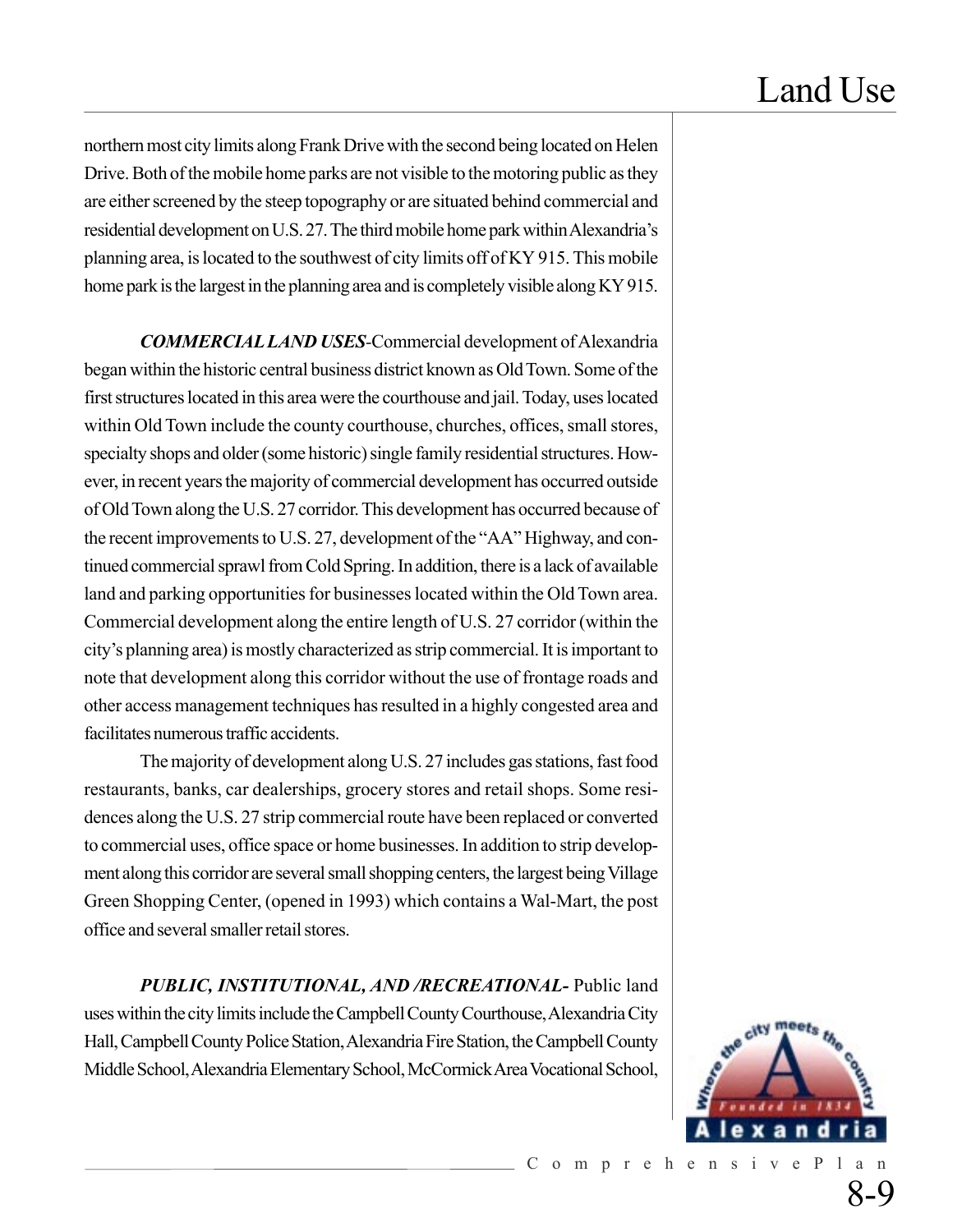Bishop Brossart High School (private), St. Mary's Elementary School (private) and several churches scattered throughout city limits. Beyond city limits, the most notable and most recently developed public/institutional use is the Campbell County High School. Open space and recreational uses currently existing within the planning area include: Alexandria Community Park, Alexandria Fairgrounds, VFW Ballfield and two cemeteries.

*INDUSTRIAL USE-* There are no industrial developments within the city limits of Alexandria. Within the planning area, the largest industrial development (Kahn's) occurs within the Southern Campbell County Industrial Park located south of the city off of U.S. 27 on Bob Huber Drive. Kahn's employs approximately 600 workers. A smaller, more noxious industrial development consisting of an automobile recycling yard (junkyard) is located on KY 10 just beyond city limits. In addition, there is a Reis concrete and another trucking company located along U.S. 27 south of city limits. The newest industrial development within the planning area is Bray Trucking located to the east of the "AA" Highway which is also beyond city limits.

# FUTURE LAND USE INTRODUCTION

The Future Land Use Plan is intended as a guide for the physical development of the city. The plan includes proposals for the amount and location of land that will be needed as the city grows. Its purpose is to serve as a basis for creating an environment or pattern of development where the various uses of land compliment rather than conflict with each other.

The future land use plan includes both the future land use map and the associated text. It is important to note that the map and text should be used together when making land use decisions. Exhibit I, inserted as the last page of the plan, is the future land use map for the City of Alexandria Planning Area. In some areas the map shows that little or no change from the existing land use pattern is anticipated. In other areas, significant change is anticipated, though this change may occur at various rates or not at all in the next five (5) to ten (10) years due to unpredictable economic conditions and other factors such as the construction of the new sewer plant. Rezoning of various areas consistent with future land use designations may therefore become appropriate at various times throughout or beyond the five (5) to ten (10) year planning period as conditions warrant. Never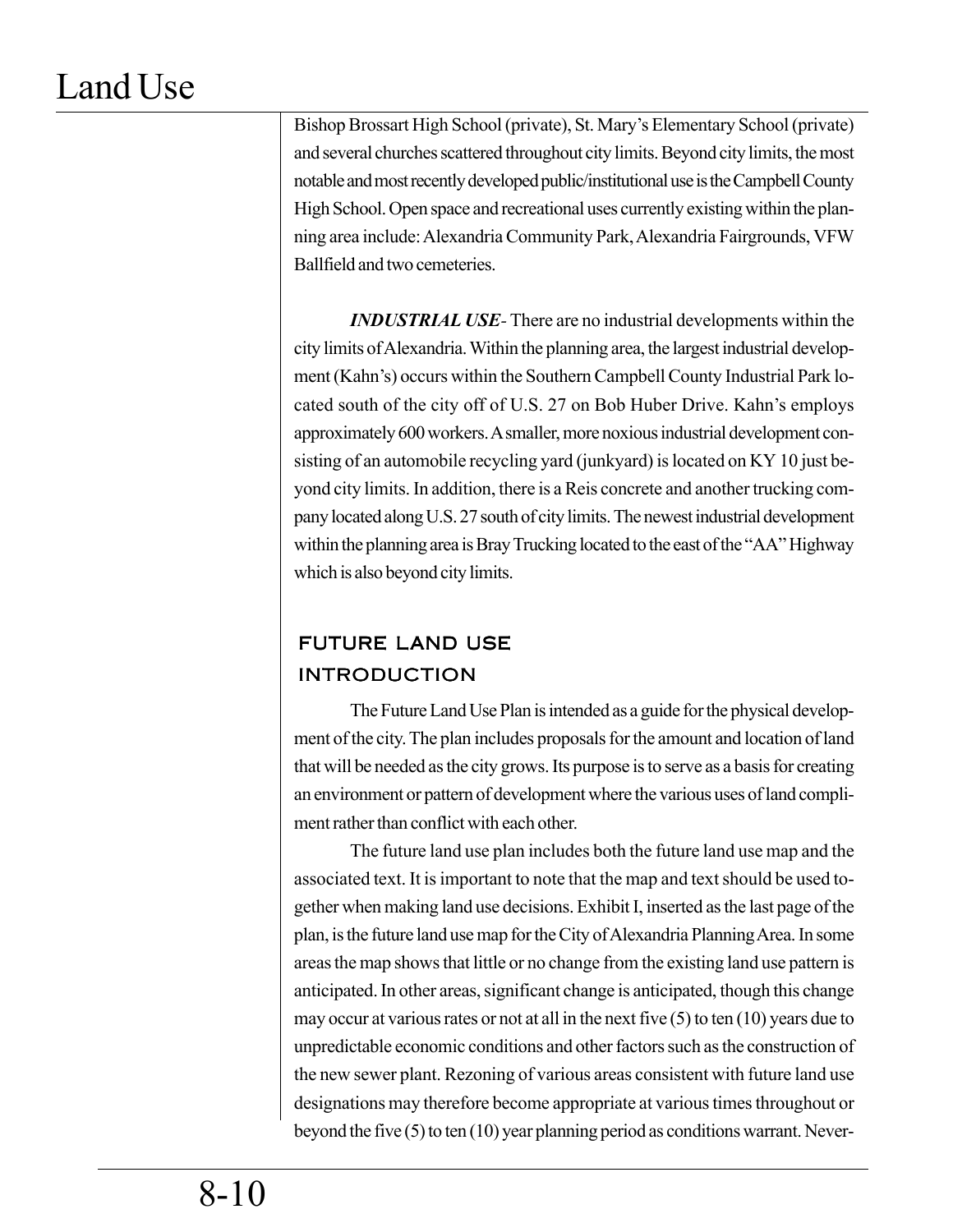theless, the maps indicate areas deemed most suited to future urban development when it occurs.

The second major element of the future land use plan is the set of land use policy recommendations included in the text. These policies supplement the maps by providing a framework for managing and directing land use changes that may occur during the planning period. Application of the policy guidelines will help determine when an area is ready for the changes anticipated on the land use map. At times, application of the policy guidelines may indicate the appropriateness of changes not anticipated on the land use map, thus necessitating an amendment to the zoning map prior to granting a development request.

In addition to determining the appropriate location and intensity of various land uses, the policy guidelines provide a framework for reviewing and ensuring the quality of new development. They also assist the planning commission in regulating the impacts of new development on surrounding uses, the environment and existing public service delivery systems. These policies will be implemented both through the subdivision review process and through site review of development proposals.

#### BASIC ASSUMPTIONS

Basic assumptions about future social and economic conditions in the city underlie the formulation of goals, objectives and policies upon which this plan is based. These basic assumptions, some of which have been stated or implied in previous chapters, are as follows:

*Economic growth will continue in the county as a result of existing development pressures. Current growth rates are likely to slow, as national and regional growth rates slow.*

*Population growth will continue in response to regional employment opportunities, the city's location near transportation routes, and cost-of-living factors. While population increases will occur as the city annexes additional land, some of this growth will result from a natural increase in population with most population shifts resulting from in-migration. In the near term, population growth may continue to outpace economic growth unless there are major changes in the economy. No major natural or economic catastrophes are anticipated during the planning period.*

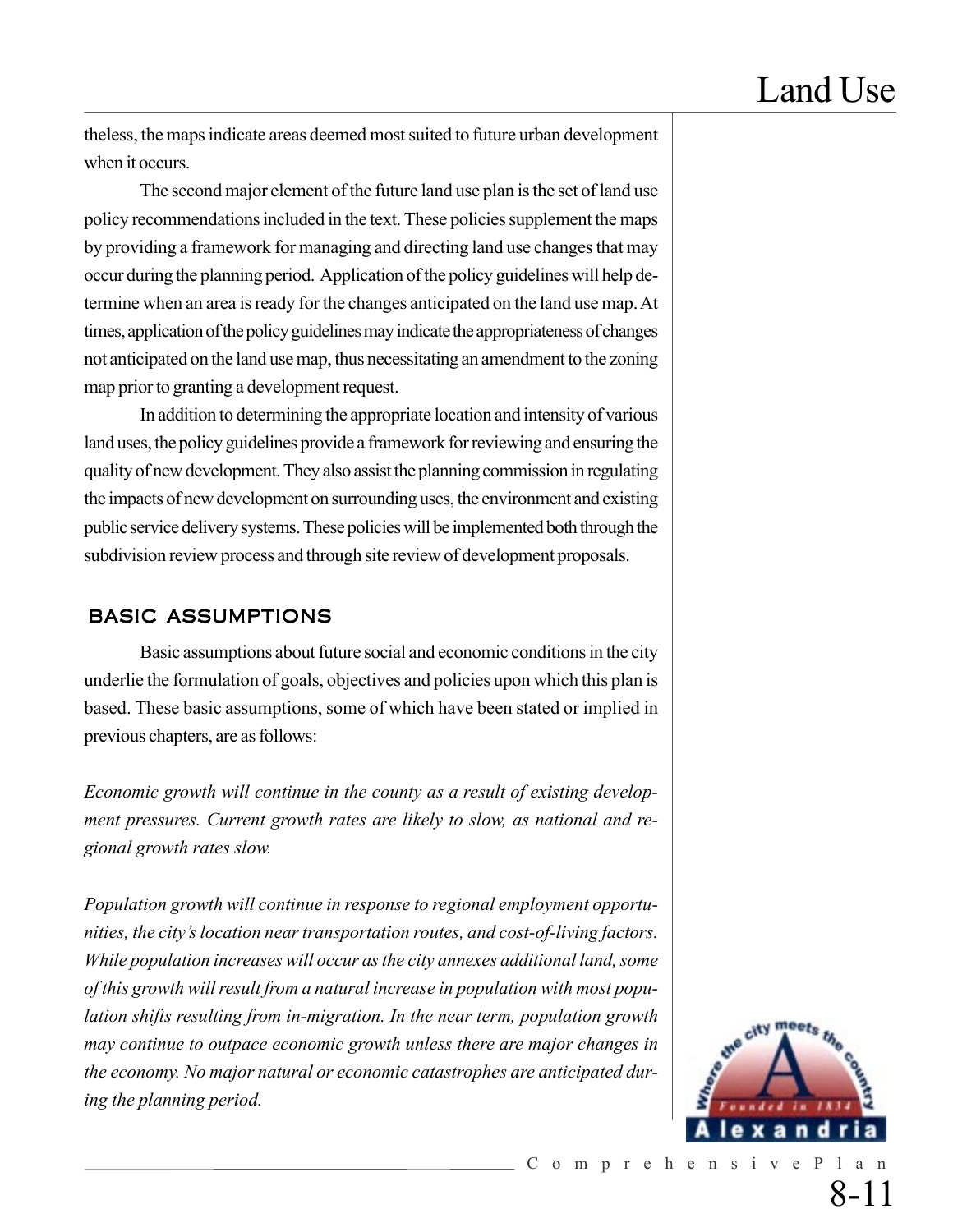*The major transportation mode in the county and city will continue to be the private automobile, with supplemental publicly funded transportation becoming more widely available. The realignment of U.S. 27 and the extension of KY 536 will greatly influence land use in the southern portion of Alexandria's Planning Area.*

*The topography and environmentally sensitive areas of the city will continue to be a major factor in determining appropriate and economically feasible development patterns, including type and intensity throughout the city.*

*As a result of new and continuing federal and state initiatives, environmental protections will become a significant aspect of the development process. This factor, combined with economic and topographic constraints may affect the type, intensity, location, timing or cost of new development.*

*Projected national and regional demographic trends show a decline in the number of workers and children in relation to total population by the end of the next decade. At the same time, quality of life aspects of community living are becoming more important to workers and their families. Maintaining and improving quality of life factors will therefore be critical to attracting and retaining jobs and workers in the future.*

*Future growth in Alexandria will be contingent upon the City resolving its current sewer problems as new development projects continue to be approved on a case-by-case basis. Development of the proposed Eastern Regional Wastewater Treatment Plant and subsequent lifting of sewer sanctions have the potential to significantly increase the location and amount of development within the planning area.*

### FUTURE LAND USE IN THE ALEXANDRIA PLANNING AREA

Exhibit I, included as the last page of the comprehensive plan is the Future Land Use Map for the Alexandria Planning Area. Major developments that will impact the future land use of the city will be the realignment of U.S. 27, KY 536 extension, and construction of the proposed Eastern Regional Wastewater Treatment Plant. For this reason, higher density **mixed uses** and public/institutional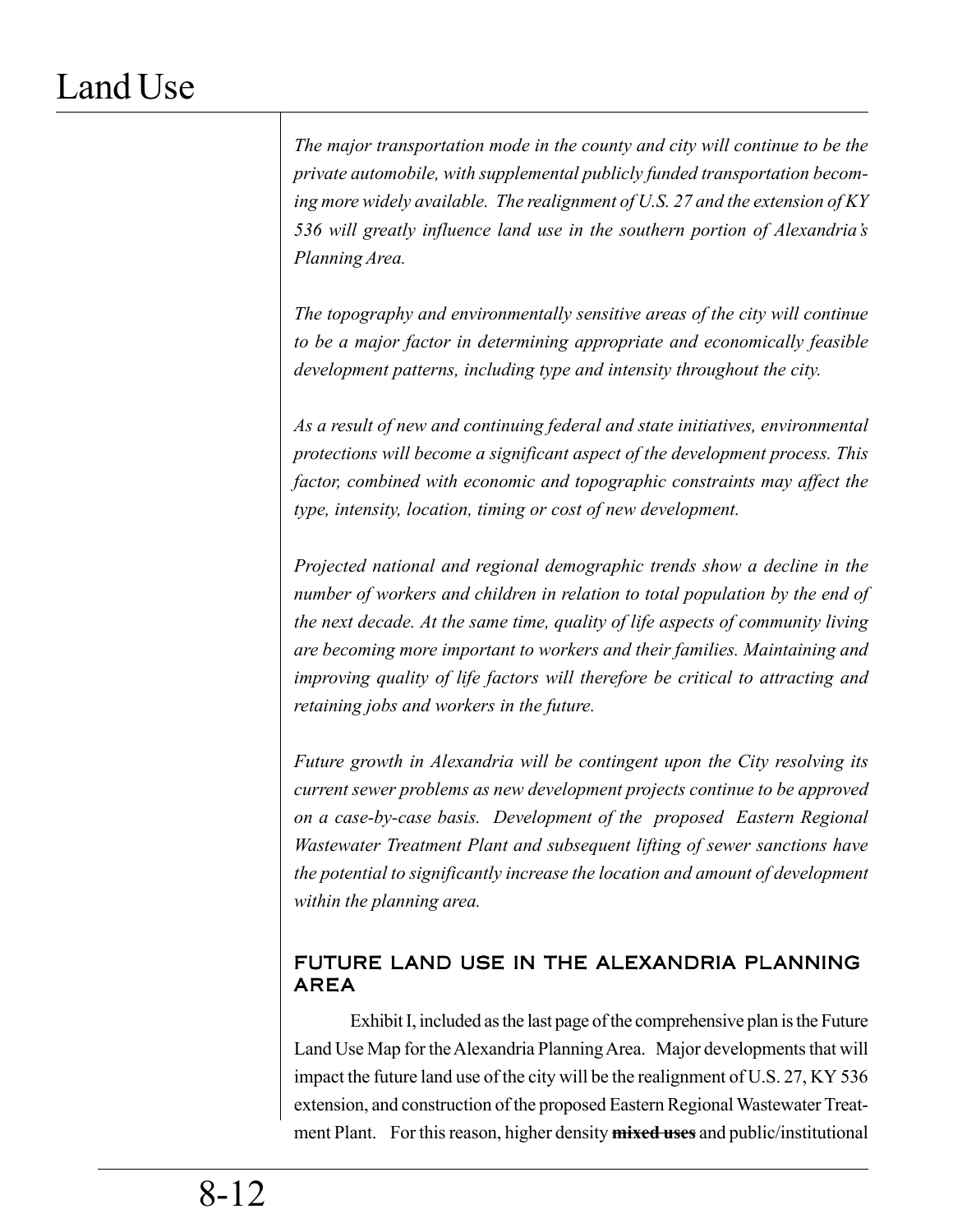uses such as parks (as identified in the county's recreational plan) and the library and are anticipated south of city limits along the route of KY 536. More residential development is also anticipated in the eastern and southern sections of the planning area as infrastructure (arterial access, water and sewer) becomes available and due to the bedroom community nature of the planning area. Limited multi-family development has occurred in recent years and is projected to continue as more people move to the suburbs of Campbell County. These multi-family developments are expected to locate along the major transportation corridors in the planning area and serve as buffers between commercial development and lower density residential uses. Additional industrial development is also anticipated in the southern portion of the planning area near the KY 536 extension, along US 27 and the "AA" Highway as existing industries expand their operations in more accessible areas. As the KY 536 is adjacent to city limits, the city may want to consider annexing property along this route and establishing an overlay district for this area.

### FUTURE LAND USE OBJECTIVES

The principle objective of the land use plan for the City of Alexandria planning area is to contain urban development to areas where urban services are presently existing or where such services can easily be extended without undue cost. Urban development includes, but is not limited to industrial, commercial, high density residential and concentrated single family uses. It generally does not include agricultural uses and their related housing. This objective accomplishes two basic purposes:

1. Future development will have minimal impact upon the direct and indirect costs of providing government services and will thereby assure government of sound utility and service planning. It also assures future residents of a continued high standard of service.

2. Prime agricultural areas will be protected from multi-family residential and commercial urban sprawl**, especially in designated Agricultural Districts.**

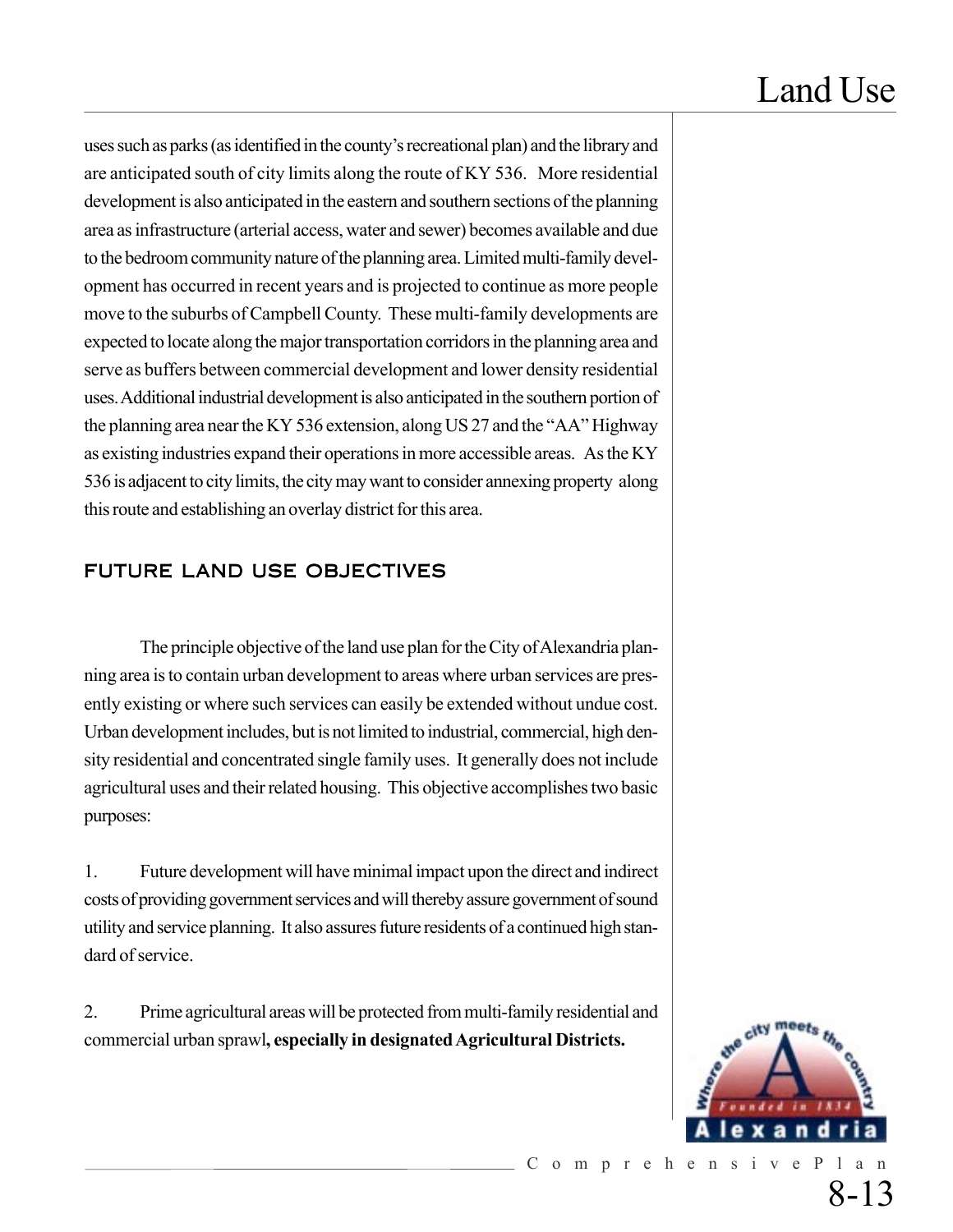### LOCATION PRINCIPLES AND POLICIES FOR FU-TURE LAND USES

General principles relating to the location of urban land uses provide a reference for the Planning Commission in the development of a land use plan and other tools to promote orderly and systematic growth within the City of Alexandria and its planning area. Principles for the major types of land uses are provided below as general development guidelines. These policies and the land use map should be utilized together in consideration of zone change requests. The map should provide the planning commission with the preferred land use for a site, while the written development policies serve as guidelines by which to review a development plan to ensure conformance with the comprehensive plan, determine the appropriate district classification and density.

### GENERAL PRINCIPLES FOR ALL NEW DEVELOP-MENT

1. All new development shall meet applicable federal, state, and local standards regulating the impact of development on land, air, water, historic resources, and/or natural areas in the county.

2. Development should be contiguous to already built-up areas to minimize costs of public facilities such as water, sewer, police, and fire services. If possible, provision of these services should be contingent upon these areas being annexed into the city.

3. No lot shall be created by any subdivision of property that will result in a failure of any lot, existing structure or ability to conform to applicable city regulations.

4. Where land conditions are in doubt, it shall be the responsibility of the developer to prove the feasibility of development upon the land in compliance with federal, state and local regulations and/or standards.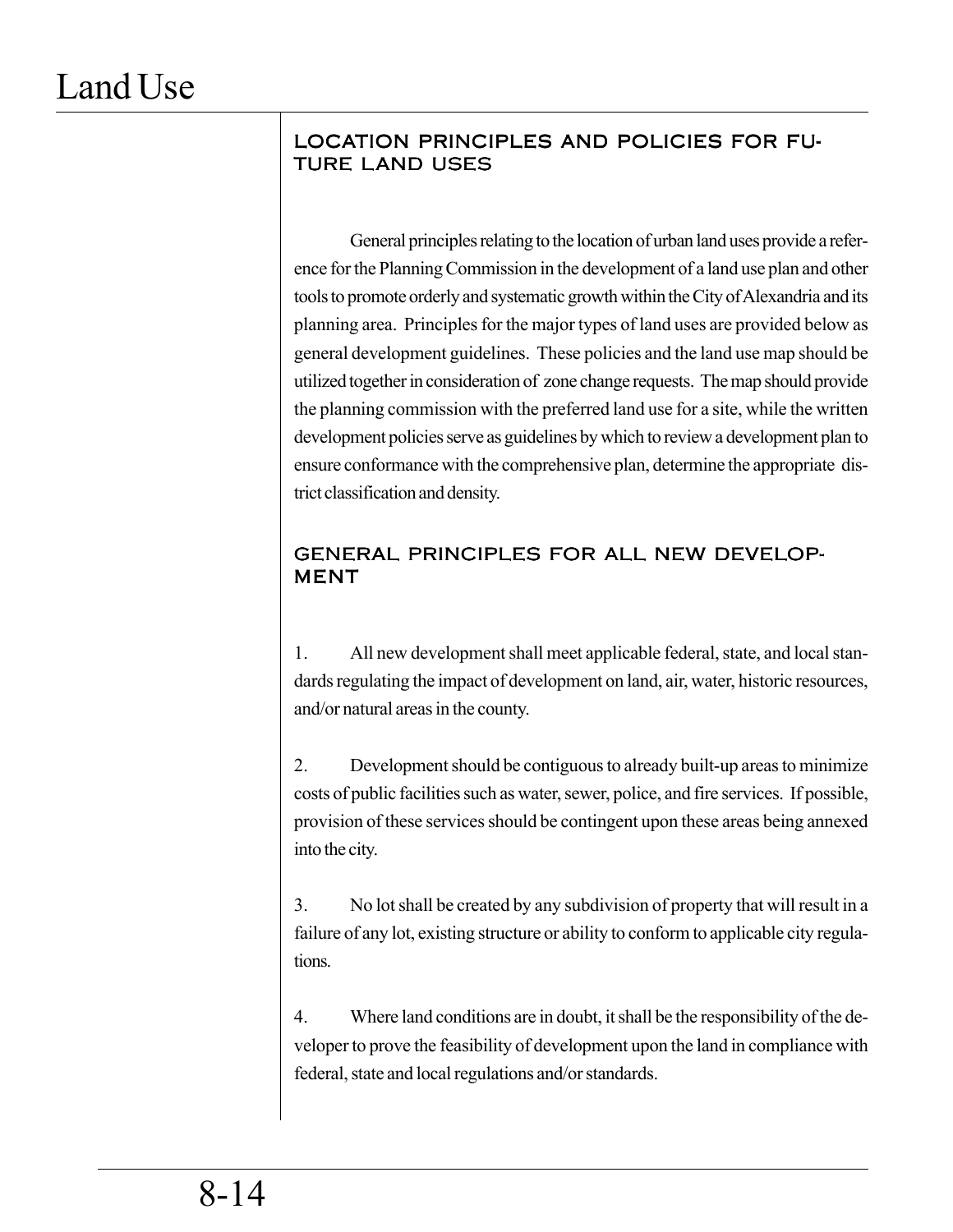5. All development shall be designed to utilize and retain natural topography and vegetation to the greatest extent practicable. Development of hillside areas at flat land densities and standards create problems of unstable cuts and fills due to excessive grading. In general, development of this type creates potential problems of erosion, slippage, street design, storm water drainage, sewage disposal, water supply and access for fire fighting. In order to reduce these problems, the over development of slope areas should be avoided unless specific evidence or a geotechnical report is issued to the contrary. In addition, no principal structure should be proposed or constructed on a hillside fill area unless such areas meet compaction standards.

6. No development should be allowed to be built in designated floodplain areas, sinkholes or other environmentally sensitive areas. In addition, development impacts along blueline streams should be identified and mitigated in accordance with federal, state, and local standards.

7. The protection of structures and sites that have historical value is encouraged in the development process.

8. Areas of critical environmental importance, high ecological sensitivity and those containing unique features shall be preserved in the development process.

9. Compatibility standards as specified in the following land use development policies and zoning ordinance shall be followed. These standards shall require more intensive uses, locating next to less intense uses, to provide buffering to protect the less intense use from the impacts of noise, glare, dust, vibration, odors, traffic or other vehicular use and visual appearance. Acceptable buffers may include any combination of fencing, deciduous and/or evergreen plantings, open space, earthen mounding, etc. as accepted and approved by the planning commission in the development plan process.

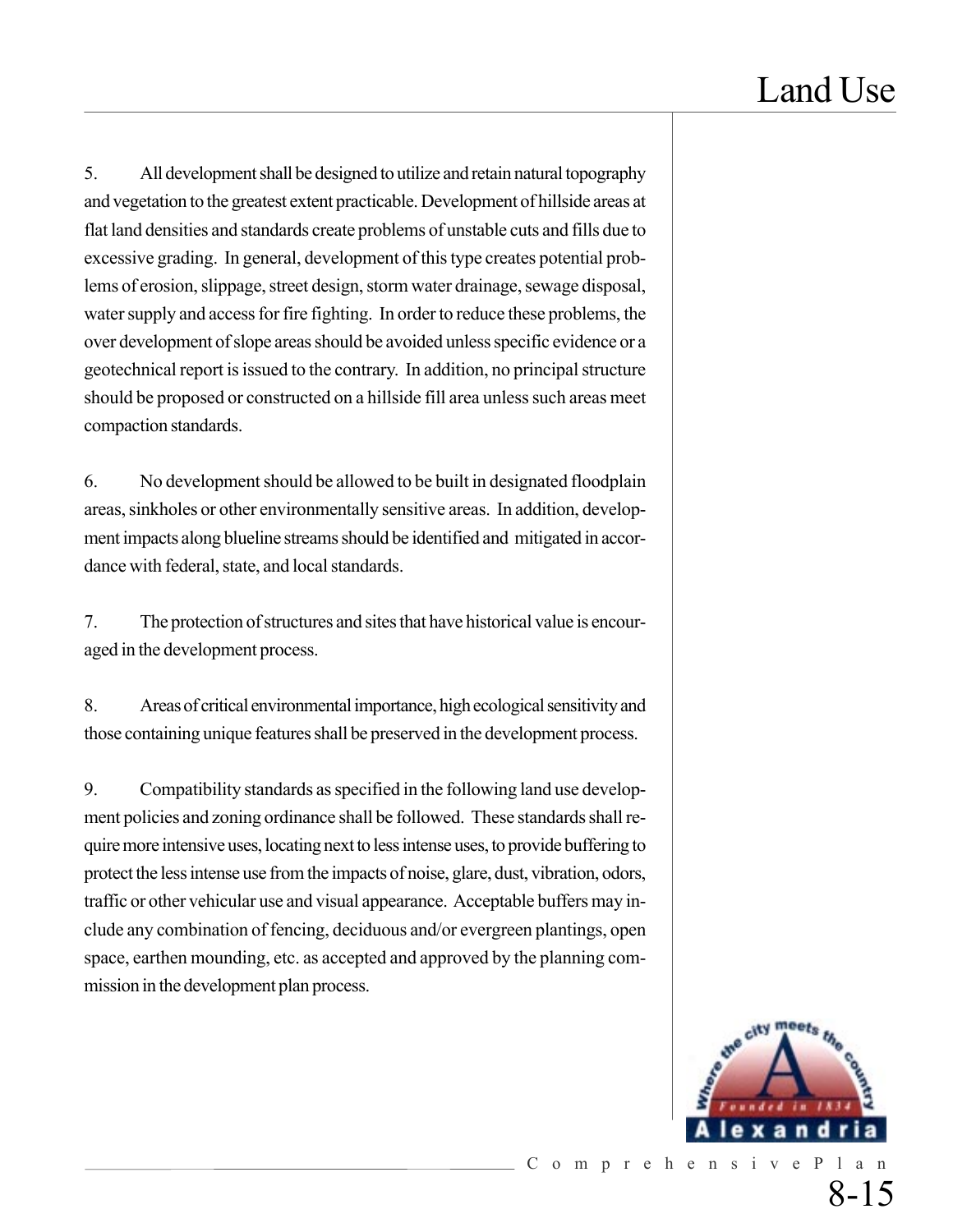# AGRICULTURAL DEVELOPMENT POLICIES

Although there is little agricultural land within the city, some agricultural operations reside within the city's planning area **with some being included as part of established Agricultural Districts.** Therefore, as part of the planning process, policies must be **established for the review of development proposals that involve the conversion of agricultural land to other uses.**

The following criteria should be considered when development in an agricultural area is proposed:

1. **Soils.** Soils considered to be prime farmland by the U.S. Department of Agriculture are of major importance in providing food and fiber. They have properties favorable for economic production of high yields of crops with minimal inputs of economic resources. Farming these soils results in the least damage to the environment. Deterring urban development from areas with prime soils should be encouraged to be consistent with the goals and objectives related to agricultural uses. Many areas exist within the Alexandria planning area where prime soils are not located. Development of a residential nature in these areas will not greatly impact agricultural production.

**2. Previous Land Use.** A good method for determining whether or not properties are no longer agriculturally viable is by determining when the land was most recently farmed. Land currently being farmed or farmed within the last year may still be economically productive while land not farmed for the last five (5) years may have lost its utility. **In addition, properties located within established Agricultural Districts should be preserved and protected.**

3. **Surrounding Land Use.** Reducing conflict between various land uses is a central concern. Farming requires use of heavy noisy machinery and produces dust that can be disturbing to non-farm rural residents. On the other hand, farmers may be disturbed by vandalism to crops and fences that may occur when large numbers of people live near their operations. Residential developments should be discour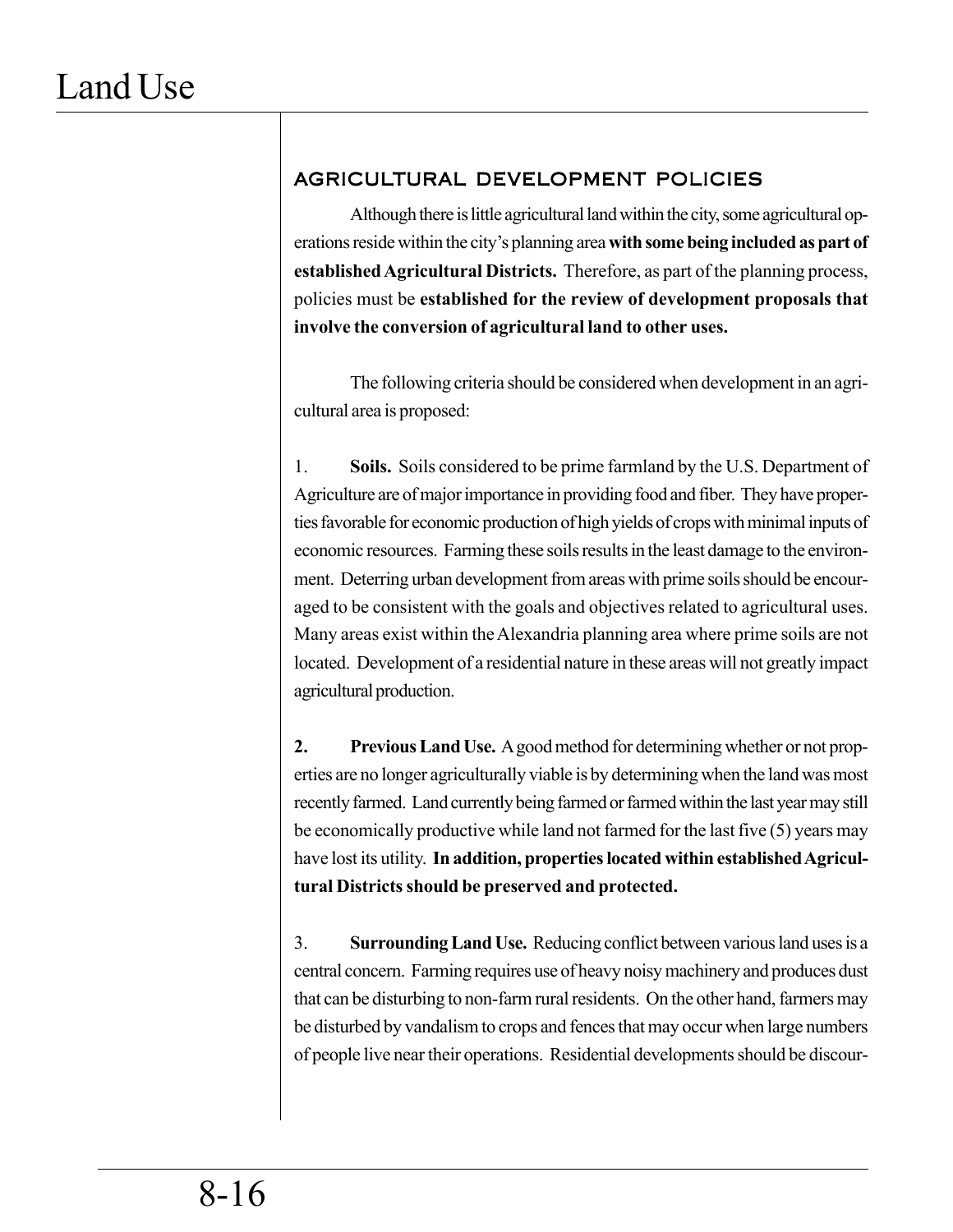aged in areas where little previous residential development has occurred.

4. **Availability of Urban Services.** This indicator is concerned with the costs of providing additional public services to previously undeveloped areas. Development in areas located great distances from existing city services, police and fire protection is not only inefficient but cause the cost of providing the services to increase.

5. **Type and Width of Road.** This is another indicator of public service costs. New development on narrow, unpaved roads will eventually require road improvements. An orderly plan for road improvements is the most desirable and cost efficient method of managing public road systems. Consequently, rural residential development should be located near or along already improved roads. Although, it is important to note that lots for residential development should not front directly on collector or arterial roads.

### RESIDENTIAL DEVELOPMENT POLICIES

The following are general principles that apply to all residential development:

1. The increase or decrease of density can function as a transition between incompatible land uses.

2. Residential development should be of a very low density, rural character in areas where urban services (especially public sewers) cannot economically be provided and are not anticipated to be provided within the planning period.

3. Permitted residential densities shall be calculated on the basis of net developable land, excluding street rights-of-way, steeped sloped areas, other public land dedication, and shall be compatible with adjacent land uses.

4. In areas where residential development occurs along ridge tops or valleys with adjacent steep sloped areas, lot frontages should be wide enough to prevent the formation of long narrow lots with little room between houses. This ribbon type of development should be avoided as it results in higher densities of housing than

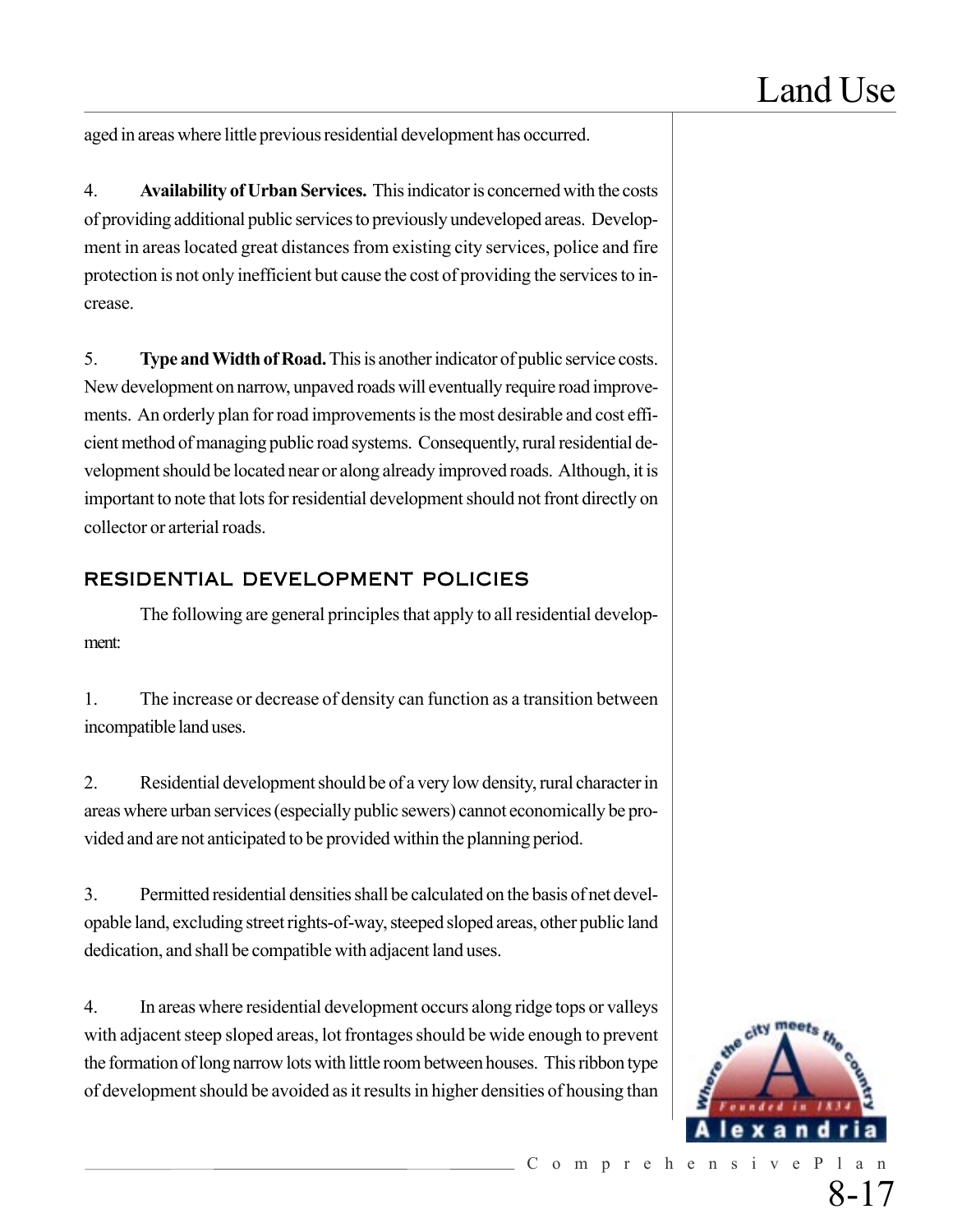planned for the area.

5. Residential areas shall generally be located away from incompatible land uses such as large commercial or industrial sites, railroad tracks or other uses characterized by high traffic volumes, odor, noise, dust or dirt, inappropriately intense lighting, and any other nuisance created by these types of uses.

6. Residential subdivisions at densities greater than one (1) unit per acre must be served by central water and public sanitary sewer systems. The use of package treatment plants as an alternate to public sewer shall be strongly discouraged by the planning commission.

7. Within the range of allowable residential densities (as specified in the Alexandria Zoning Ordinance) for a given residential zone, the maximum permitted density for a zone change request shall be determined by referring to the Comprehensive Plan Future Land Use Map and by using the following criteria:

### **Soils and Slope Assessment**

- Acreage in different soil groups.
- Acreage in slopes if varying degrees
- Other physical limitations of the site (floodplain, karst topography, etc.)

### **Characteristics of road network serving the development**

- Distance from the nearest state or federal highway with available capacity to absorb projected increases in traffic due to proposed new development. Traffic analysis is suggested for higher density developments and should be provided by the developer upon request from the planning commission prior to the approval of the development proposal.
- Distance from a publicly maintained road of at least 18 feet in width with available capacity to absorb the projected increases in traffic due to the proposed development.
- Characteristics of the access road:
	- a. Hard surfaced, state maintained road
	- b. Hard surfaced, city/county maintained road
	- c. Gravel surfaced, city/county maintained through road
	- d. Gravel surfaced, city/county maintained dead-end road
	- e. Public or private road not publicly maintained

### **Community Services/Public Facilities Assessment**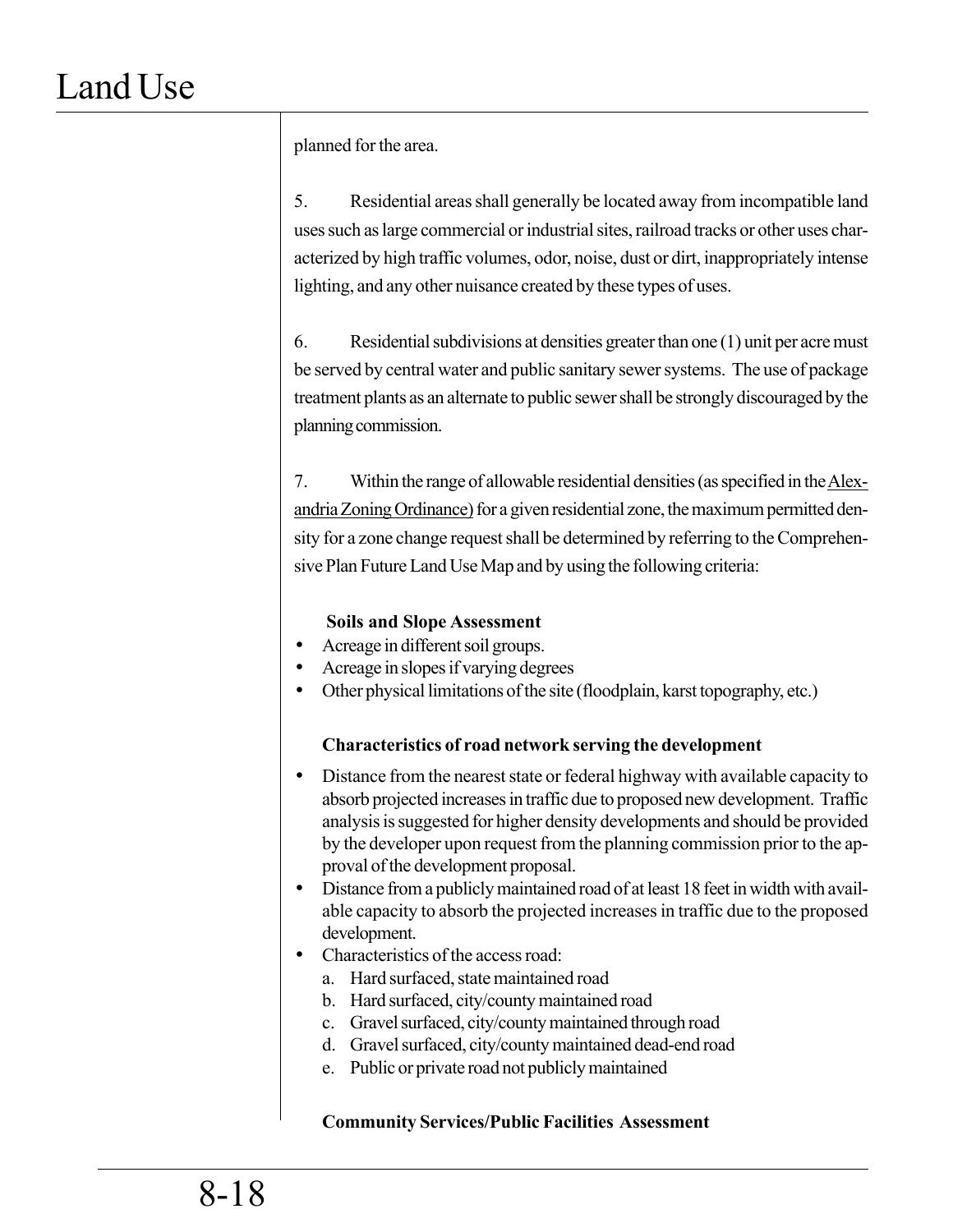- Percent of adjacent and surrounding area developed
- Distance to nearest development within an unincorporated area
- Compatibility with adjacent or surrounding development, in terms of type, intensity and nature or existing or planned land uses.
- Access to central water supply with available capacity to serve the proposed development
- Access to central wastewater treatment facility with available capacity to serve the proposed development
- Distance to 1) a fire department and/or 2) a fire hydrant.
- Distance to a public school facility with capacity to accommodate additional students at the projected date of project completion.
- Distance to nearest neighborhood shopping center

#### **Design**

- Residential units should not be located facing directly on or have access directly to arterial or major collector roads.
- Adequate buffering and/or building setbacks shall be required where residential uses abut arterial or major collector roads or existing industrial or commercial uses.
- Each residential area or neighborhood should be served internally only by minor streets that discourage through traffic. These minor streets should channel local traffic into collector streets that serve to connect several neighborhoods with major thoroughfares.
- Residential developments should offer amenities in the form of greenspace/recreation areas, varied topography, attractive vegetation and good views, avoiding sites that are low, poorly drained or with slopes exceeding 12 percent.
- All residential development shall be required to provide adequate off-street parking, street lighting, sidewalks (or other alternative pedestrian routes). In addition, new residential development should be compatible (in size, design, construction materials, etc.) with existing homes and neighborhoods.

#### COMMERCIAL/PROFESSIONAL OFFICE DEVELOP-MENT POLICIES

1. Commercial development should be convenient to and separate from other use areas unless developed in a designated Planned Development Area and in accordance with the standards for Planned Unit Development contained in the City of

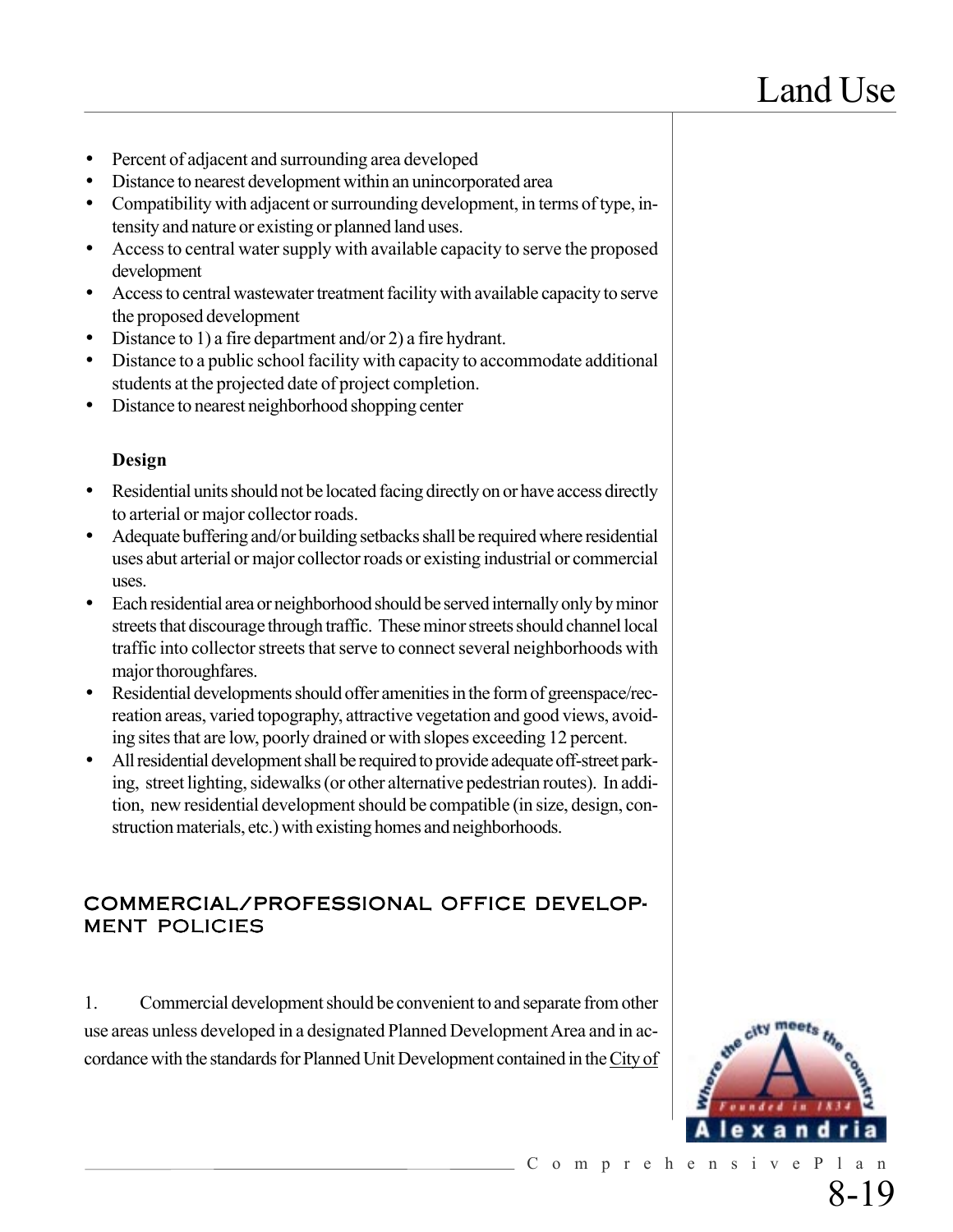### Alexandria Zoning Ordinance.

2. Existing commercial activities, which are presently located in areas that are not desirable for commercial development or expansion, should either be redeveloped or stabilized (not expanded); especially those that contribute to the strip commercial nature of U.S. 27. Where appropriate, these areas should be redeveloped into office or retail clusters with shared access drives, etc.

3. Commercial areas should be accessible to major traffic arteries; however, new curb-cuts should be kept to a minimum by requiring commercial facilities to share frontage roads, service access areas, or parking lots.

4. Concentrated clusters of stores, as opposed to linear developments along major thoroughfares should be encouraged, as they are more convenient and tend to protect overall property values.

5. Buffering or screening shall be required when a commercial area is proposed adjacent to existing residential areas. Trees, landscaping, benches and other site amenities should be incorporated into the design.

6. Commercial development should be designed to include sidewalks or other alternative routes for pedestrians, bicycles and disabled citizens.

7. Commercial signs should not be a visual nuisance or safety hazard to vehicular traffic.

8. Commercial design shall include adequate parking facilities with entrances and exits from major streets that minimize interference with traffic flow.

9. In certain cases, some limited mixing of commercial and residential uses may be desirable, such as second floor apartments above first floor commercial uses. Such mixing should be well planned and well regulated in accordance with the Planned Unit Development standards established in the City of Alexandria Zoning Ordinance.

10. All commercial development proposals shall include an assessment of im-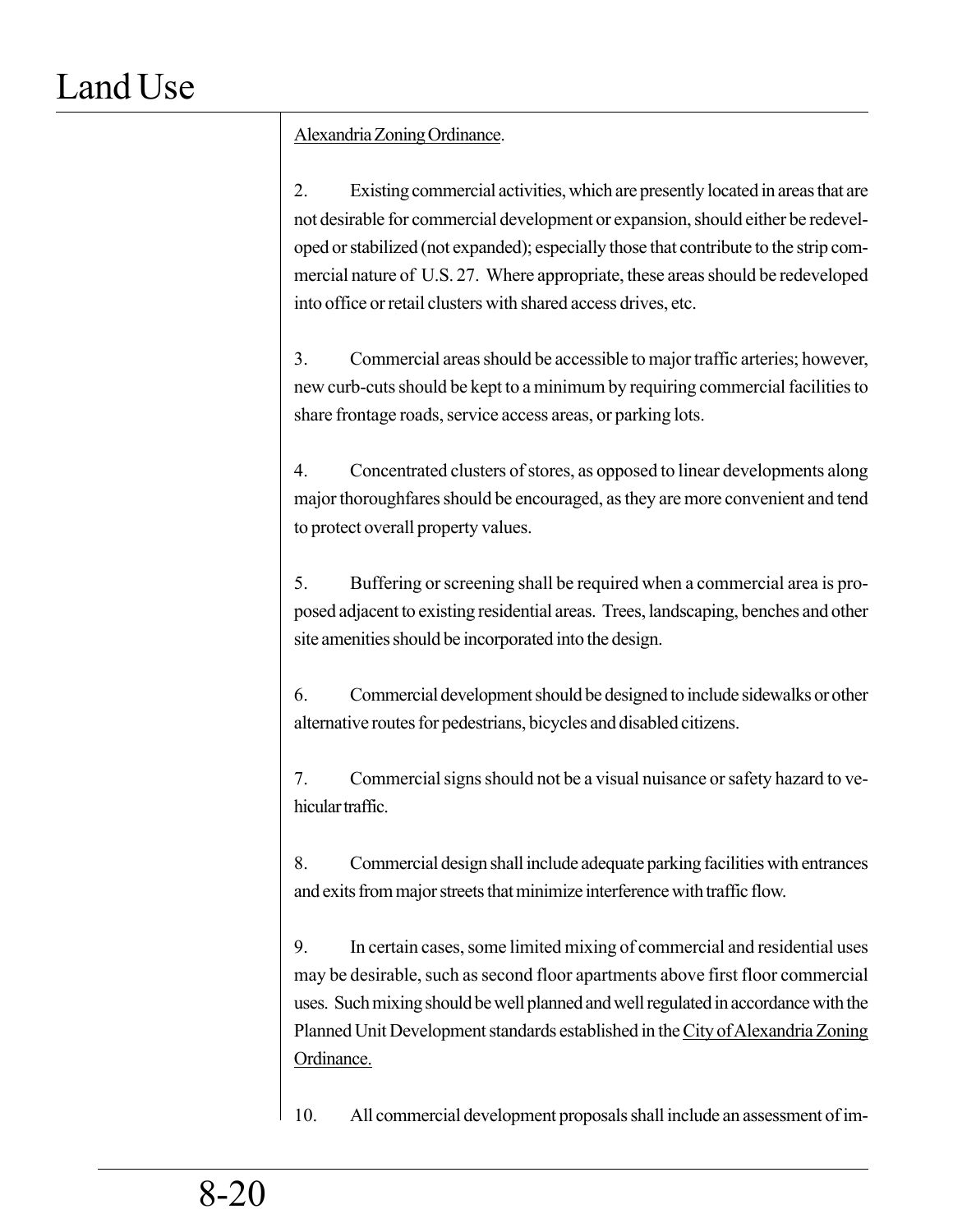pacts on the environment, on existing service systems, traffic patterns and on adjacent properties.

### NEIGHBORHOOD SHOPPING CENTER DEVELOP-MENT POLICIES

In addition to the general commercial development policies, the following issues should be addressed in the development of neighborhood shopping centers:

1. Development of neighborhood shopping centers should be allowed when it can be proved that the need clearly exists.

2. There should be a smooth transition between the commercial area and adjacent land uses. This transition should reflect existing architectural and residential character. Typical big box uses or design should be discouraged through the implementation of regulations to mitigate the impacts of this type of development.

3. Neighborhood shopping centers should be developed according to appropriate shopping center standards in order to ensure attractive, stable, convenient places to shop and to permit maximum benefit and support of shopping centers from compatible uses and community facilities. Appropriate standards include the following:

a. Internal traffic circulation and adequate parking.

b. Loading and unloading areas.

c. Pedestrian circulation within the proposed development and between the commercial area and adjacent neighborhoods and other public facilities.

- d. Buffering from less intense adjacent uses
- e. Adequate setback from the street right-of-way.

# OLD TOWN DEVELOPMENT POLICIES

The central business district of each city typically functions as the historic focal point of the community as well as serving a variety of functions including retailing, entertainment, administration and government. In addition to the general commercial development policies, development policies for the Old Town District in

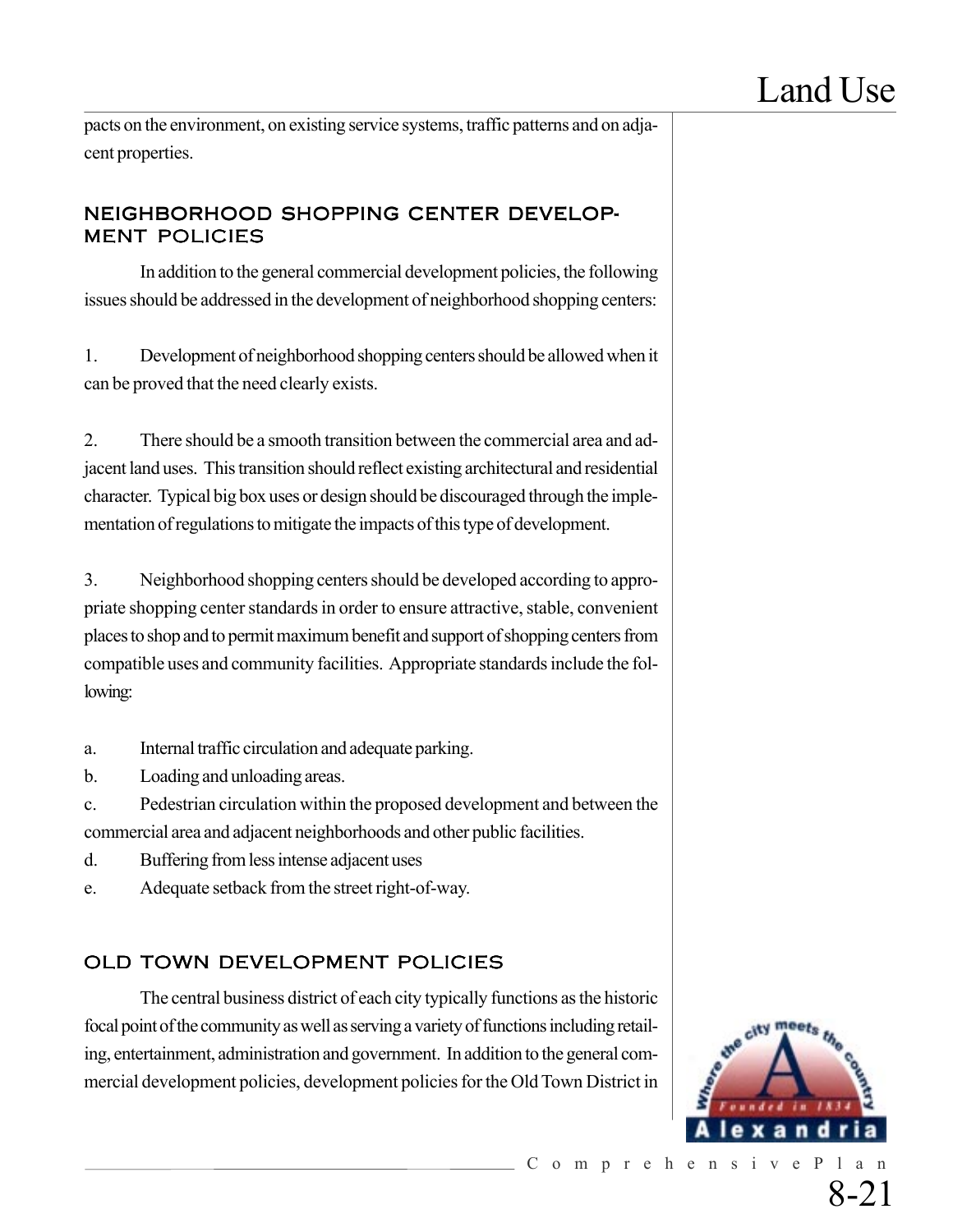Alexandria should encourage:

1. An efficient and compact place in which to move about and conduct business. The central business district functions more efficiently if shopping and other activities are oriented to the pedestrian. Convenient parking lots and sidewalks are a necessity. Therefore, any development or redevelopment of properties in this area shall provide adequate sidewalks and attractive, safe parking facilities located to the side or rear of the lot.

2. Old Town should be an attractive place in which to shop in order to provide shoppers with facilities that are pleasant and convenient. The development of a safe and attractive pedestrian environment in Old Town shall be encouraged.

3. Infill development or redevelopment of a property in Old Town should be compatible with the historic context of the area and consistent with existing structures in terms of scale, mass, design and streetscape. Any plans for development should focus on the preservation and revitalization of the area while keeping a similar mixture of land uses.

4. The development of a variety of activities within the Old Town area shall be encouraged to enhance its appeal for human interaction.

### *Additional Recommendations:*

It is recommended that the planning commission conduct a study to: 1) determine the unique characteristics of the Old Town area; 2) to establish more specific design guidelines in order to maintain the area's scale, streetscape, building orientation and mass; 3) ways in which to increase the diversity of commercial activities and services in order to encourage use of the downtown at times other than standard business hours, and 4) methods by which to increase parking opportunities in this area. In order to accomplish these tasks it is recommended that the city consider participating in the Renaissance Kentucky Program.

## INDUSTRIAL DEVELOPMENT POLICIES

Although the City of Alexandria does not currently have industrial areas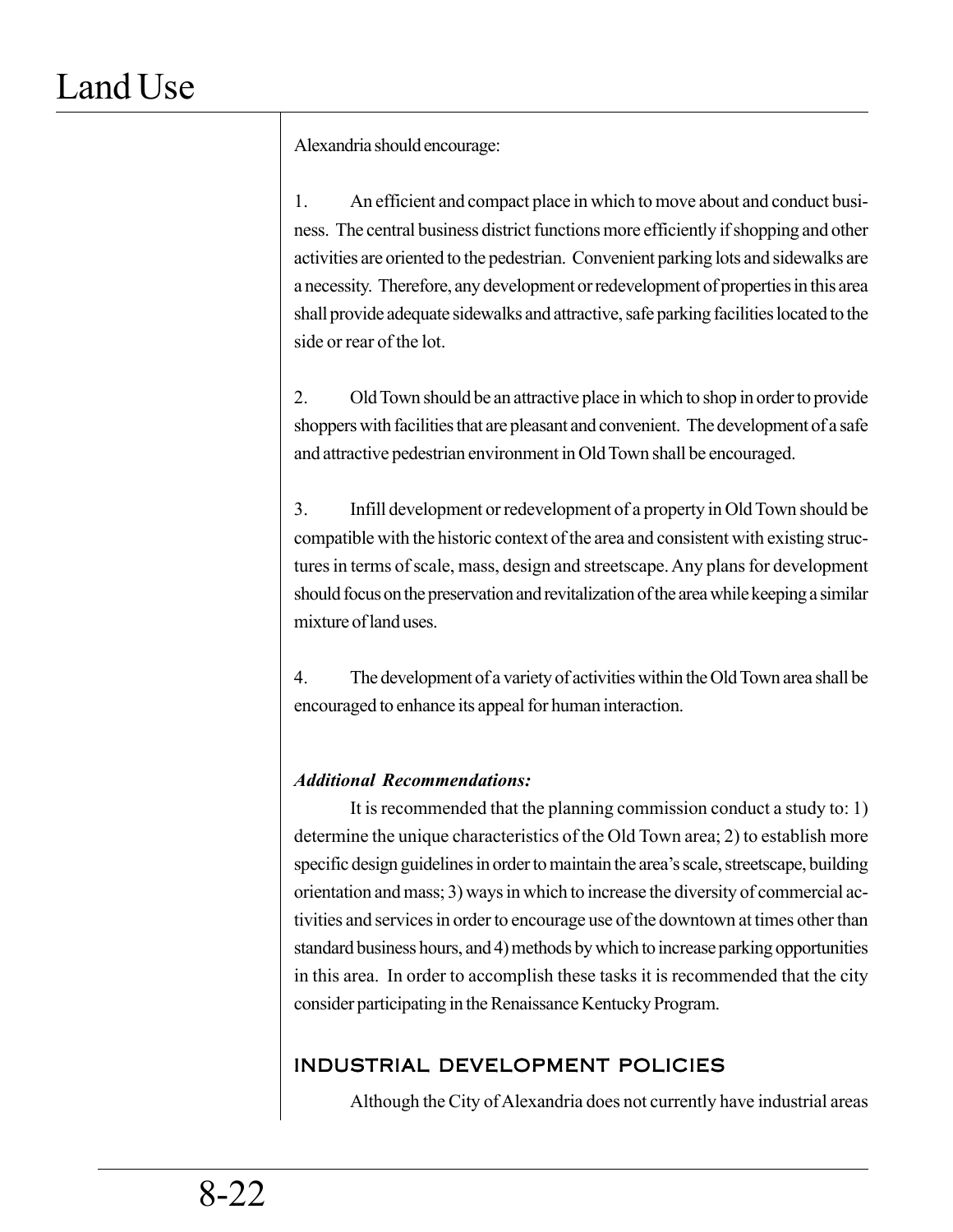within city limits, it is necessary to generally describe industrial development policies should the city annex potential sites in the future and/or review a zone change application for a industrial use. General industrial development policies are as follows:

1. Industries should be located in planned industrial parks or adjacent to an existing industry to form industrial clusters.

2. Land, which can be most advantageously used for industrial purposes, should be identified and reserved for industrial use and encouraged to be exclusively used for such purposes.

3. Industrial sites should have good access to highways and when required, rail facilities.

4. Industrial areas should be located in areas served by or capable of being served by water, public sewer, gas and electricity within the planning period. The availability and sufficient size must be a prerequisite for an industrial use.

5. Industrial developments shall provide adequate buffering between proposed uses and adjacent existing or zoned commercial and residential uses. These sites should also be separated from other areas by such buffers as major highways, railroad lines, parks, greenways or natural geological features. In addition, landscaping and beautification of all industrial sites shall be required.

6. Enough land should be provided for industrial operations, future expansions, off-street parking, loading and unloading.

7. All applications for new or expanded industrial development shall include an assessment of impacts on the environment, existing service systems and adjacent properties. This assessment shall include:

- a. Impacts on land, air quality, surface and ground water, historic resources, and natural areas.
- b. Impacts on community service systems, including water, wastewater, traffic, schools, police, fire, and recreation.
- c. Impacts on adjacent land uses, including noise, traffic, glare, dust, odors, vibrations and visual appearance at the property line of the proposed use.

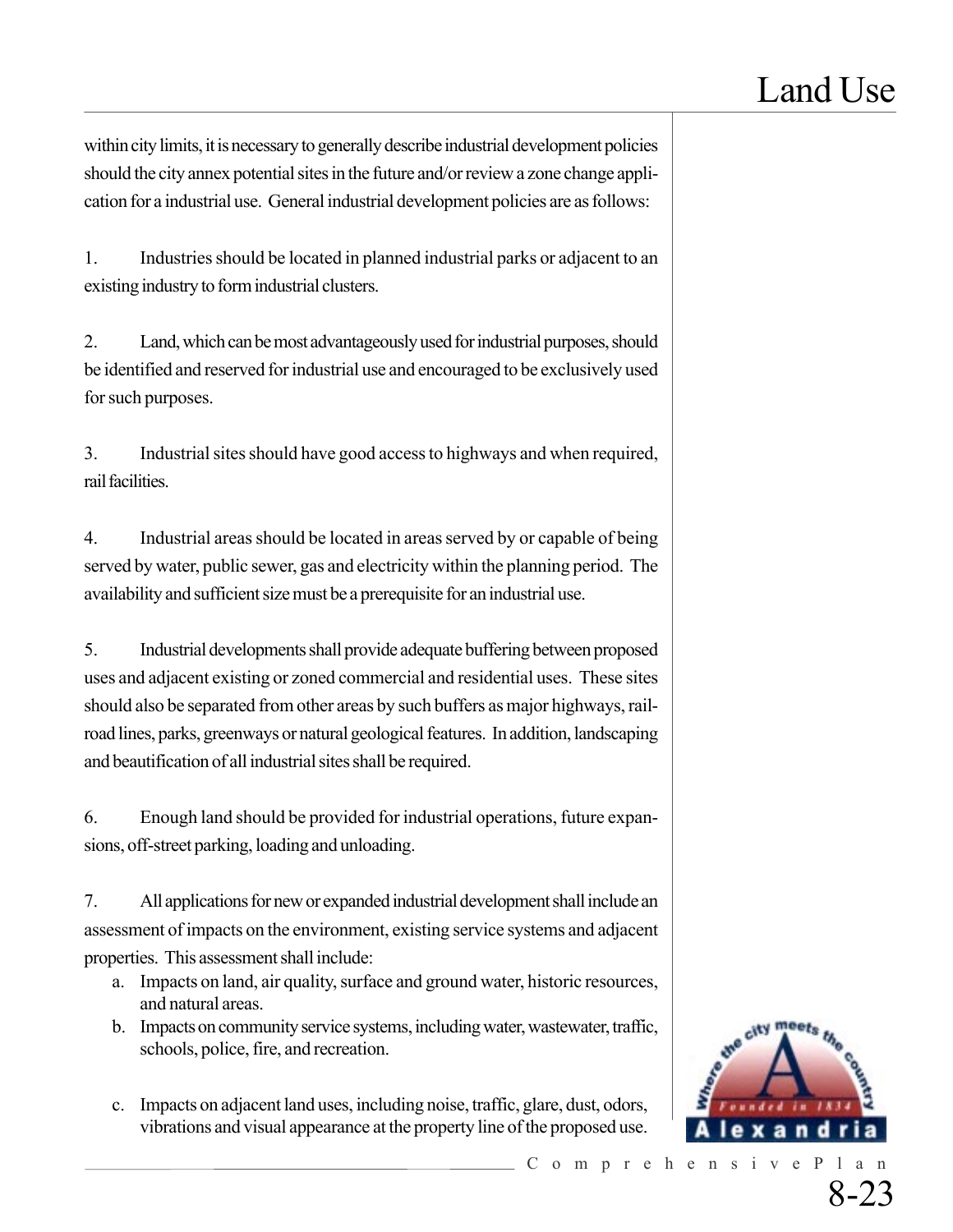### PUBLIC AND SEMI-PUBLIC DEVELOPMENT POLI-CIES

Public facilities such as schools, city and/or county administrative buildings, fire stations, etc. should be designed so as to compliment the areas in which they are located. They should be convenient to the population served while at the same time creating the least possible conflict with adjoining uses. Particular importance is attached, therefore, to adequate site size to accommodate future as well as existing needs. Buildings should be properly related to parking and service areas and the streets must have adequate capacity to handle the circulation requirements of the facility.

Utility development policies are an important part of a land use plan. These policies can be used to control and guide development by encouraging development where utility services are available. Due to extreme topographical conditions, sparse population, and/or remoteness of many areas of the county, it is often cost prohibitive and impractical to extend public utilities to those areas. The following policies are recommended to guide future utility extensions:

1. Adequate utilities should be extended on a priority basis to all areas within the planning area that are urban in character (and within the service areas of the respective utility providers). Those sites within the city that are currently unserved shall be the first priority. The utilities extended into urban or urbanizing areas should meet health and safety standards, including fire-fighting capability.

2. All new developments whether they are residential, commercial, industrial, or recreational in character should have the proper utilities installed by the developer whether private or public. The use of package treatment plants is discouraged.

3. The extension of utilities of proper capacity in designated growth areas should precede development or be installed at the time development occurs.

4. The use of underground utilities should be encouraged where feasible.

5. When utility construction equipment, materials or hardware are stored out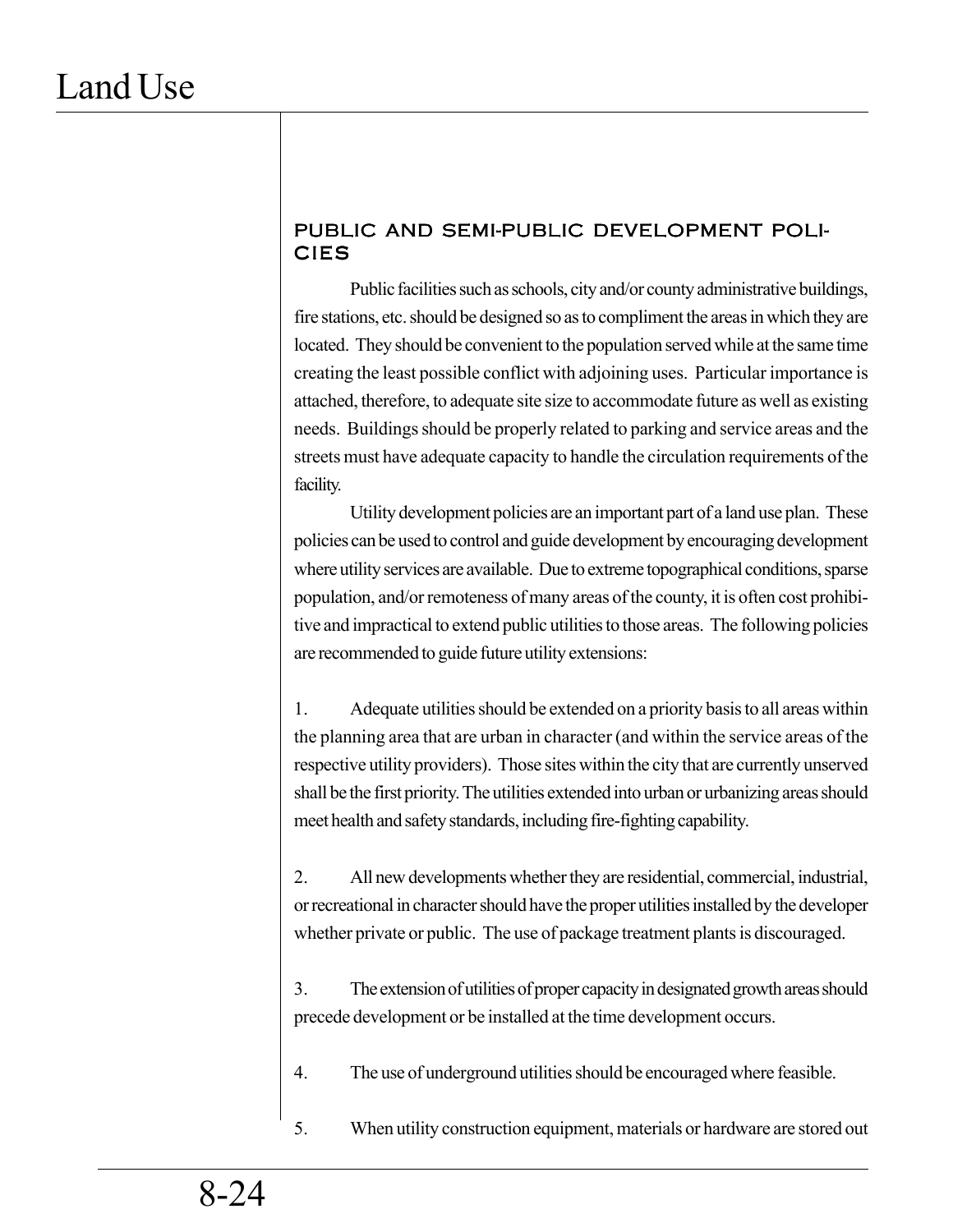doors, the site shall be screened and landscaped in such a manner as not to detract from the surrounding area.

### US 27 CORRIDOR DEVELOPMENT POLICIES

The following development guidelines are established for the U.S. 27 area in addition to the general commercial development policies:

1. All new development shall be clustered and generally conform to the adopted Comprehensive Plan with respect to type, character, intensity of use and impact upon community facilities. Deviation from the Comprehensive Plan is dependent upon whether the site is part of an urban service area for public infrastructure and upon the provision of public facilities. In addition, the developer must mitigate the impact of the proposed development on these infrastructure systems.

2. Buffering or screening of more intensive uses from less intensive ones shall be required when a commercial or high density residential area is proposed to existing single family uses. Trees, landscaping, benches and other site amenities should be incorporated into the design.

3. Extension of sidewalks (or alternative pedestrian routes or bikeways) shall be mandatory for all developments along this corridor.

4. The planning commission in an attempt to mitigate traffic congestion in this corridor shall require that a developer keep the number of curb cuts to a minimum. Therefore, the development of frontage roads, shared parking and loading areas shall be required.

5. Smaller, non-obtrusive, monument-style signage shall be encouraged for all properties in this area.

6. All applications for new or expanded development shall include an assessment of impacts on the environment, on existing service systems and on adjacent properties. This assessment shall include: